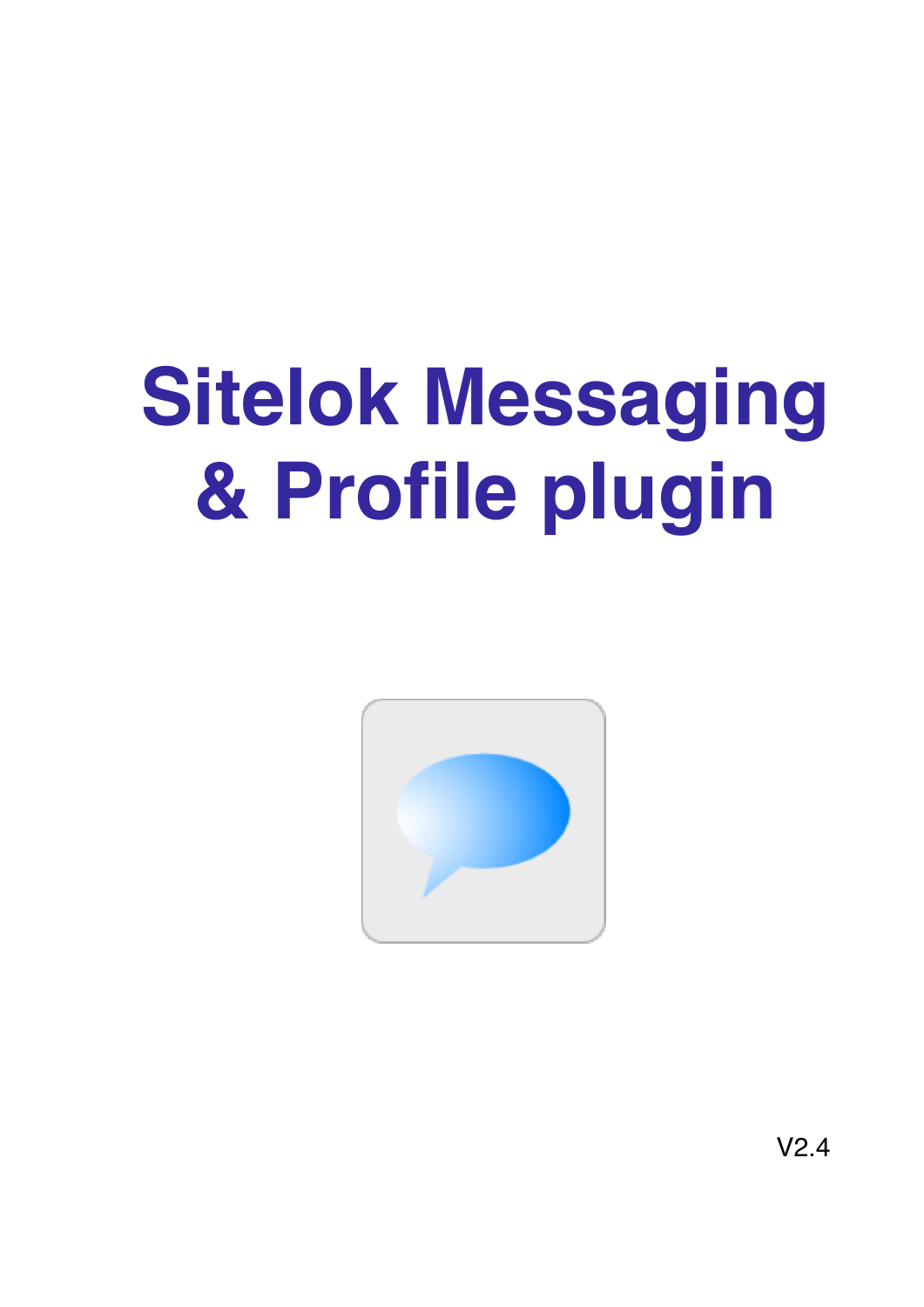#### **Sitelok Messaging & Profile Plugin**

Copyright 2012 - 2022 Vibralogix. All rights reserved.

This document is provided by Vibralogix for informational purposes only to licensed users of the Sitelok product and is provided on an 'as is' basis without any warranties expressed or implied.

Information in this document is subject to change without notice and does not represent a commitment on the part of Vibralogix. The software described in this document is provided under a license agreement. The software may be used only in accordance with the terms of that license agreement. It is against the law to copy or use the software except as specifically allowed in the license.

It is the users responsibility to ensure the suitability of this product before using it. In no circumstances will Vibralogix be responsible for any loss or damage of data or programs as a result of using the product. Your use of the product implies acceptance of these terms.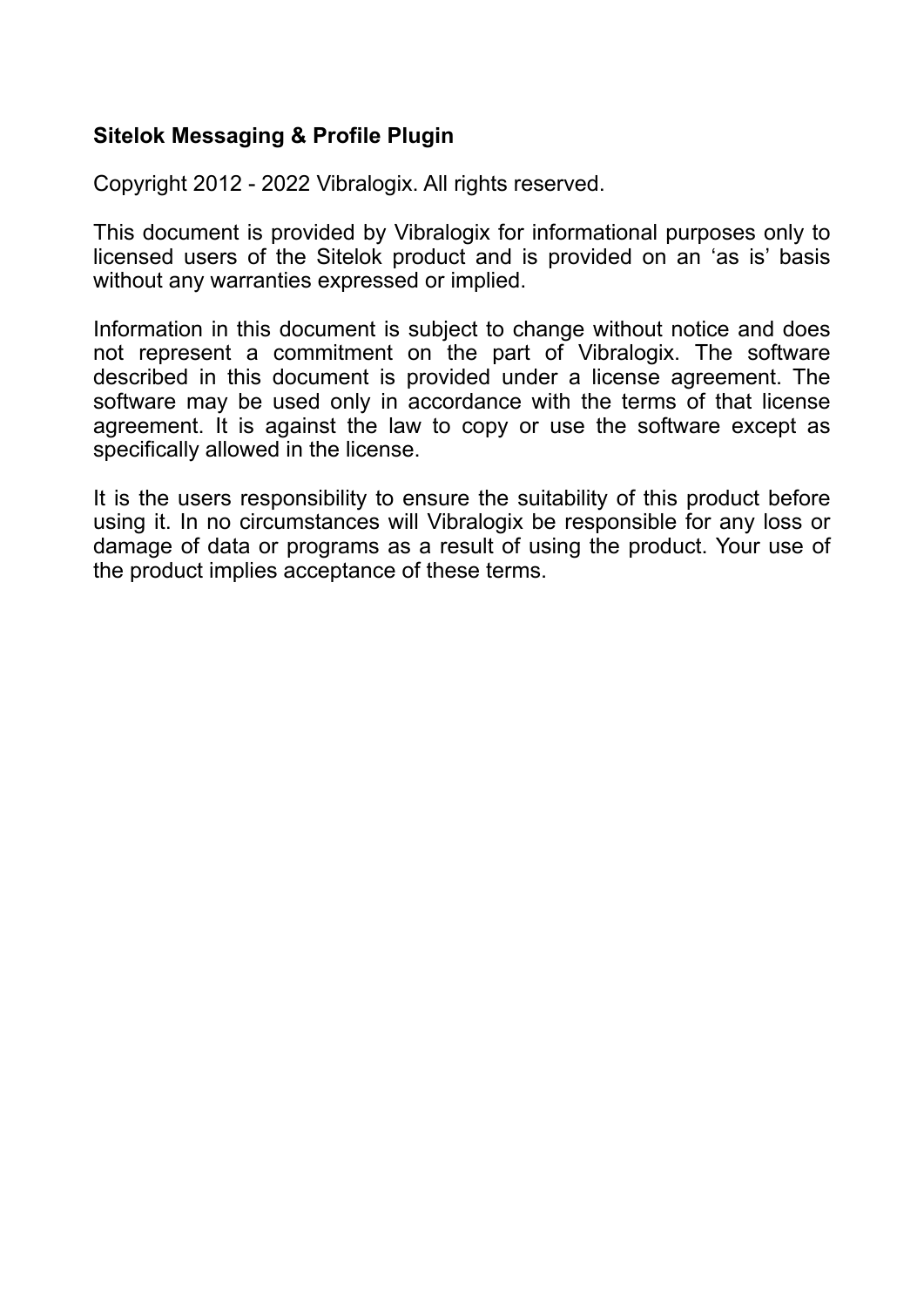# **Contents**

| Displaying number of unread private messages 31 |  |
|-------------------------------------------------|--|
|                                                 |  |
|                                                 |  |
|                                                 |  |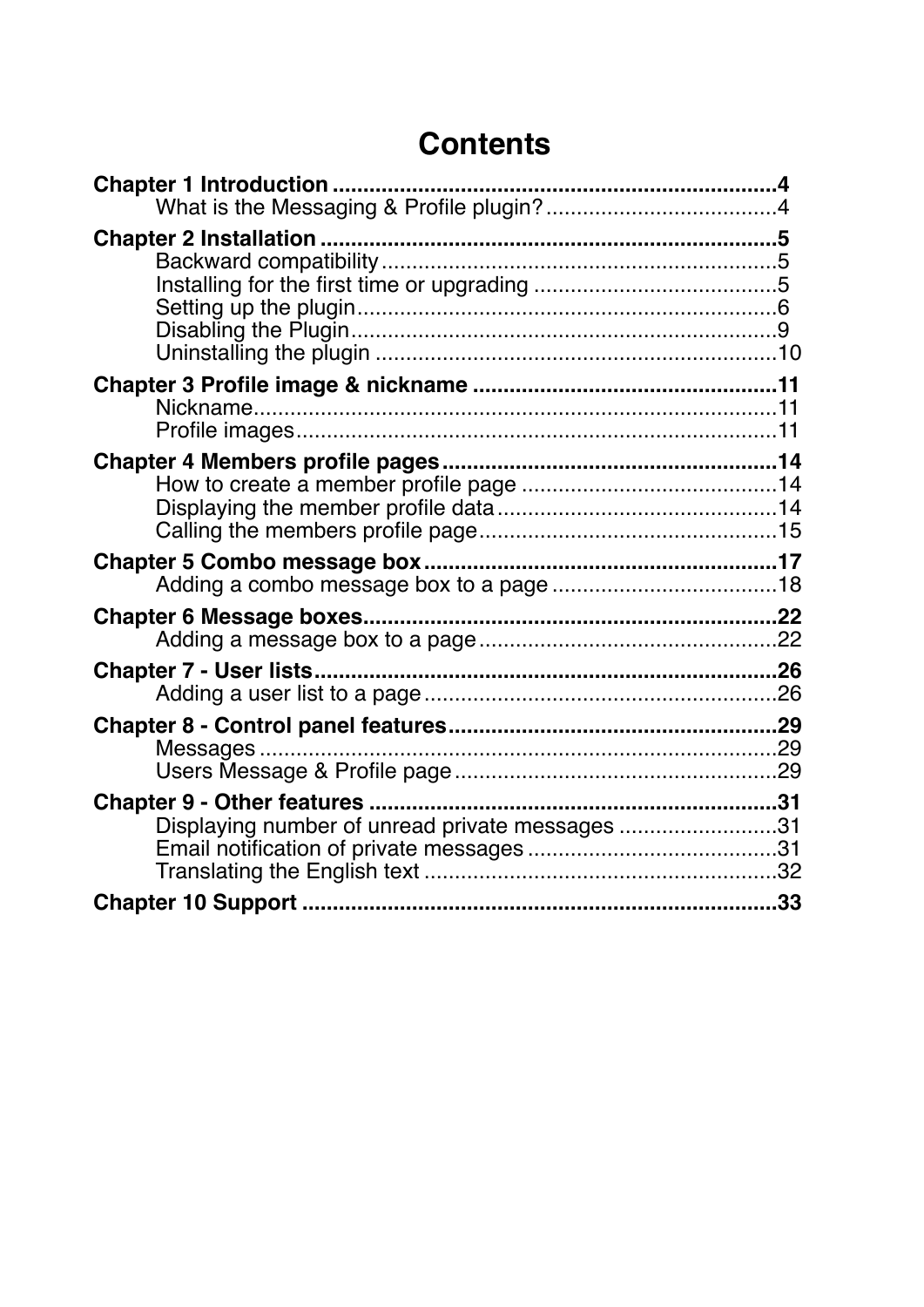# <span id="page-3-0"></span>**Chapter 1 Introduction**

# <span id="page-3-1"></span>**What is the Messaging & Profile plugin?**

#### **Messaging**

The Sitelok Messaging & Profile plugin adds a messaging system to Sitelok providing a way for members to read and write short messages of up to 1000 characters. These messages can be sent so that they are seen by other users in the same usergroup (or all users) or can be sent privately to a specific user. Messages are displayed in realtime on your pages using an ajax based interface. Files can optionally be sent as well.

#### **User nickname & profile image**

The plugin also adds user nicknames and profile images which can be used in the messaging system and also on members pages.

#### **User profile pages**

User profile pages allow members to see profile data about other users (that you specify) which can be linked from messages or user lists.

#### **User lists**

You can display lists of users matching certain criteria along with a link to the users profile page.

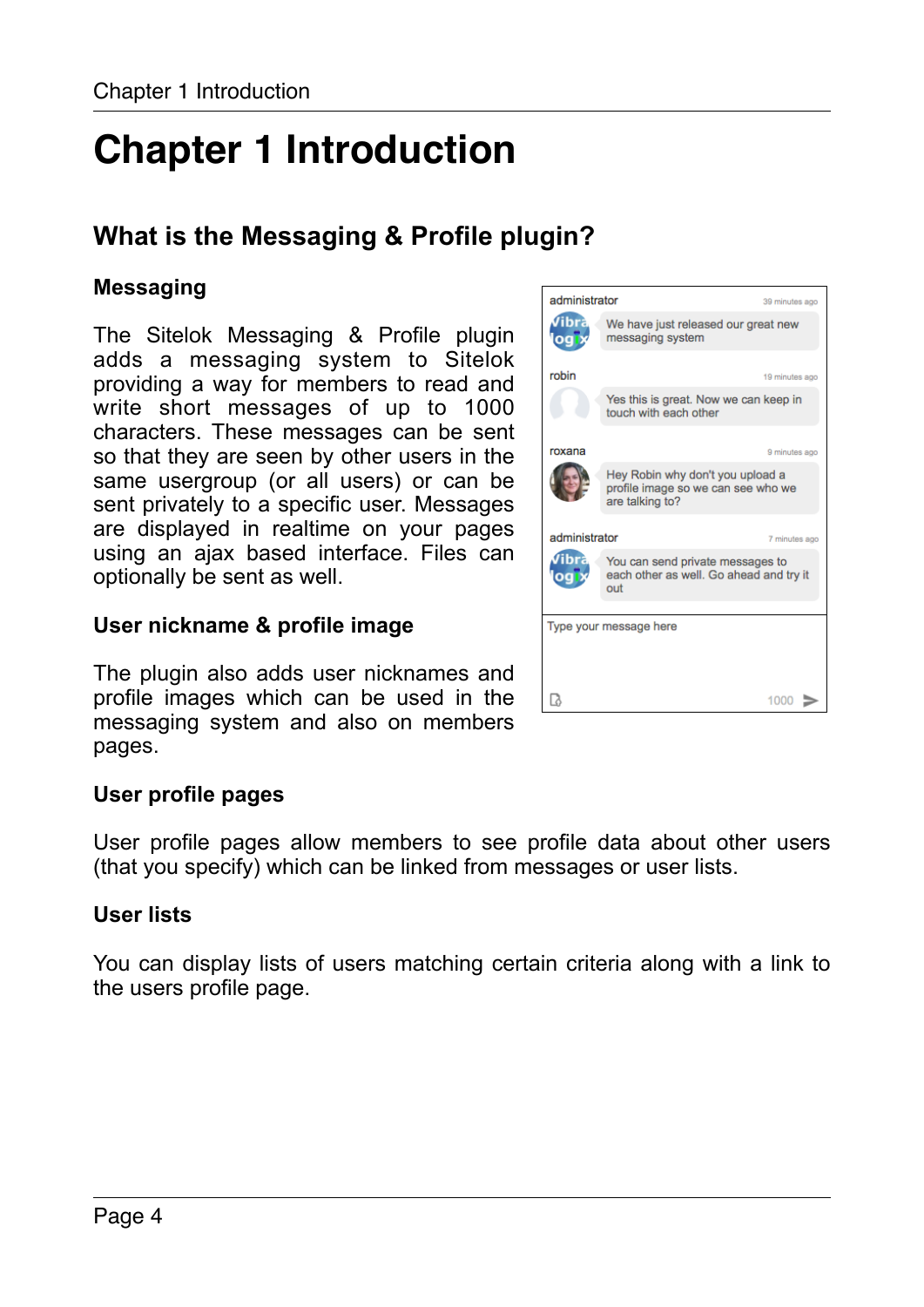# <span id="page-4-0"></span>**Chapter 2 Installation**

# <span id="page-4-1"></span>**Backward compatibility**

Previous versions of this plugin were known as the Blab Messaging & User Profile Plugin. We decided to rename the plugin to save confusion with a similarly named messaging service.

V2 is a major update with many new features, a more modern interface and easier ways to add messaging to your pages. However we have kept the old functions in place so that existing sites developed using the older plugin should still work with this update. We recommend new sites to use the new functions though.

### <span id="page-4-2"></span>**Installing for the first time or upgrading**

- 1) Extract the contents of the zip file to your PC.
- 2) Upload the plugin\_blab folder to your existing Sitelok slpw folder using FTP. There are no special permissions required on most servers.
- 3) Upload the example email template messagereceived.htm to the slpw/ email folder on your server
- 4) Login to the Sitelok control panel.
- 5) Open the following URL in the browser

http://www.yoursite.com/slpw/plugin\_blab/install.php

which will start the installation process. If all is well you will be taken to the plugin preferences page where you will see the plugin listed.

Please note that during installation for the first time or upgrading from a version prior to V2.0 a new folder will be created outside of the slpw folder named something like slmsgfiles\_xxxxxxxx. This folder is used to store user file uploads for messages. As well as having an obscure name the folder is secured using htaccess and also has an index.php file to stop direct access.

If you have any problems with installation please let us know so that we can help you.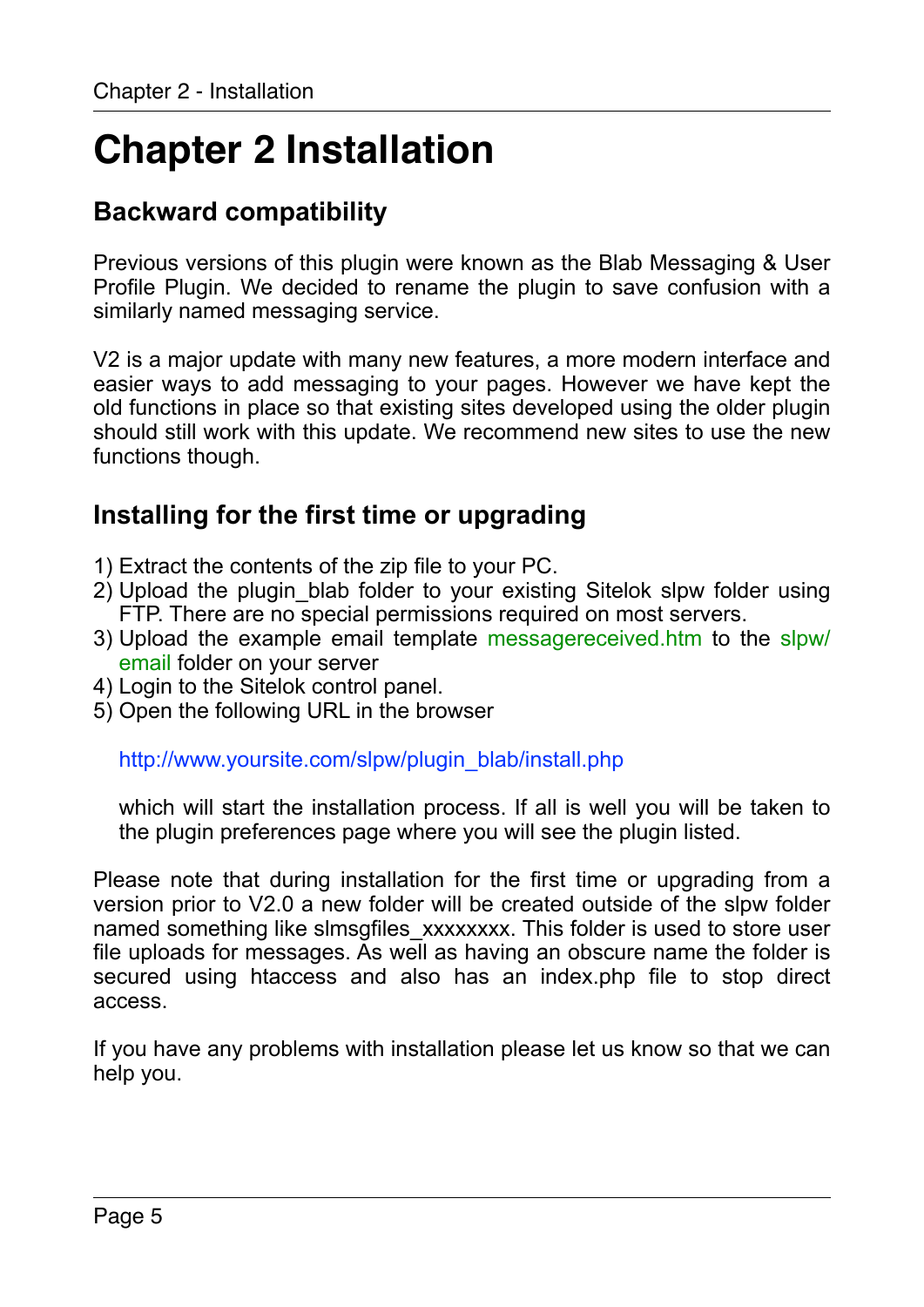# <span id="page-5-0"></span>**Setting up the plugin**

Now that you have installed the plugin you need to set it up. You can access the plugin configuration by selecting Messaging & Profile from the Plugins menu and clicking the Settings button at the bottom.

| General settings                  |                                                                                        |  |  |  |
|-----------------------------------|----------------------------------------------------------------------------------------|--|--|--|
| Maximum message length            |                                                                                        |  |  |  |
| 1000                              | Maximum length of messages in characters                                               |  |  |  |
|                                   | Show the following non private messages to users                                       |  |  |  |
| All messages                      |                                                                                        |  |  |  |
|                                   | This setting controls what messages the user sees when displaying 'normal' messages    |  |  |  |
| Show these messages to visitors   |                                                                                        |  |  |  |
| All messages                      |                                                                                        |  |  |  |
|                                   | This setting controls what messages non members see (on public pages)                  |  |  |  |
| Use this field as nickname        |                                                                                        |  |  |  |
| Custom1                           |                                                                                        |  |  |  |
|                                   | If usernames are email addresses it is a good idea to use a custom field as a nickname |  |  |  |
| Profile image field               |                                                                                        |  |  |  |
| Custom <sub>2</sub>               |                                                                                        |  |  |  |
| Resize uploaded profile images to |                                                                                        |  |  |  |
|                                   |                                                                                        |  |  |  |
| 150px                             |                                                                                        |  |  |  |
|                                   |                                                                                        |  |  |  |
|                                   | Notify users of private message (select template)                                      |  |  |  |
| messagereceived.htm               |                                                                                        |  |  |  |
|                                   | Further emails sent only if chat dormant for at least                                  |  |  |  |
| 0                                 | Enter 0 to send email for every message<br>Mins                                        |  |  |  |
|                                   | Notify admin users of private message (select template)                                |  |  |  |
| messagereceived.htm               |                                                                                        |  |  |  |
|                                   | Further emails sent only if chat dormant for at least                                  |  |  |  |

#### **Maximum message length**

This is the maximum length in characters a user can enter in a Blab message. The default is 1000 characters.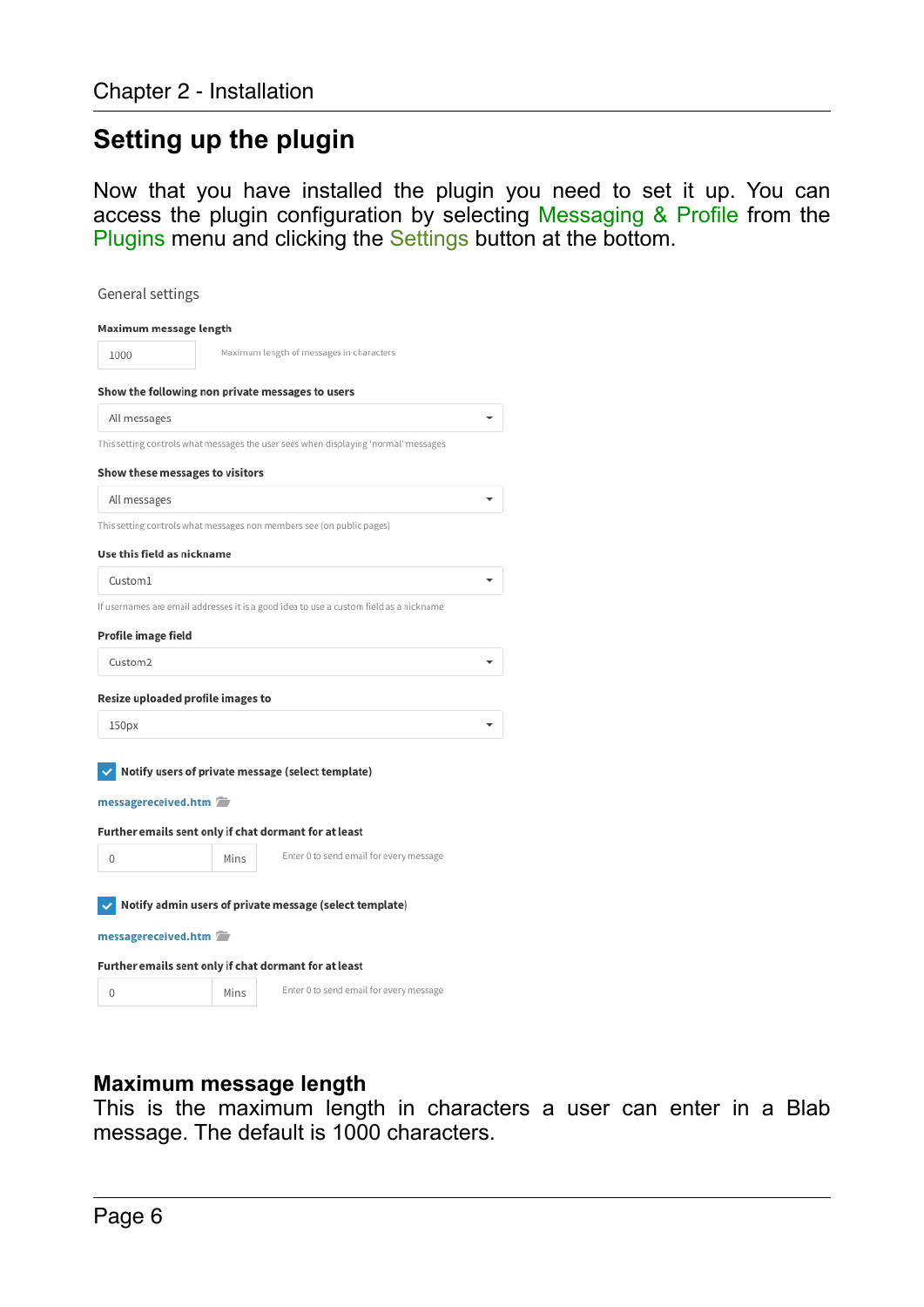#### **Show the following messages to users**

This setting determines which messages logged in members see when displaying normal (non private) messages. You can either display all Messages (the default) or only those from members of the same usergroup(s). This really depends on your sites requirements. You can override this setting for specific message boxes if needed.

#### **Show these messages to visitors**

Its possible to display message on public pages of your site (pages controlled by Sitelok for the PUBLIC usergroup). This setting determines which messages should be seen. These could be messages sent by members of specific usergroups or all messages. By default this is set to ALL. You can also set None which ensures that only logged in users can see messages.

#### **Use this field as nickname**

Selects the field to use as the nickname which is displayed with messages. By default this is the username but you should ideally assign a custom field to use as a user nickname. This is important if your site uses email addresses as the username of course. If you define a custom field then you should make sure your user profile update page allows the user to enter this. The plugin will ensure that entered nicknames are unique. It is a good idea to set the title for the custom field you choose to something like Nickname in the Tools - Configuration - Custom fields (no validation needed).

#### **Profile image field**

Selects the field to use as profile image displayed with messages. You can optionally choose not to use the profile images. If used you should make sure that users can upload their profile image on the registration and / or update profile form as described later. It is a good idea to set the title for the custom field you choose to something like Profile Image in Tools - Configuration - Custom fields (no validation needed).

#### **Resize uploaded profile images to**

When users upload profile images we resize them to this number of pixels square. By default this is 150px.

#### **Notify users of private message**

When users are sent a private message you can also have a notification sent to their email address as well. To enable this select the email template to use. We have included an example called messagereceived.htm. This can be set separately for users and the admin.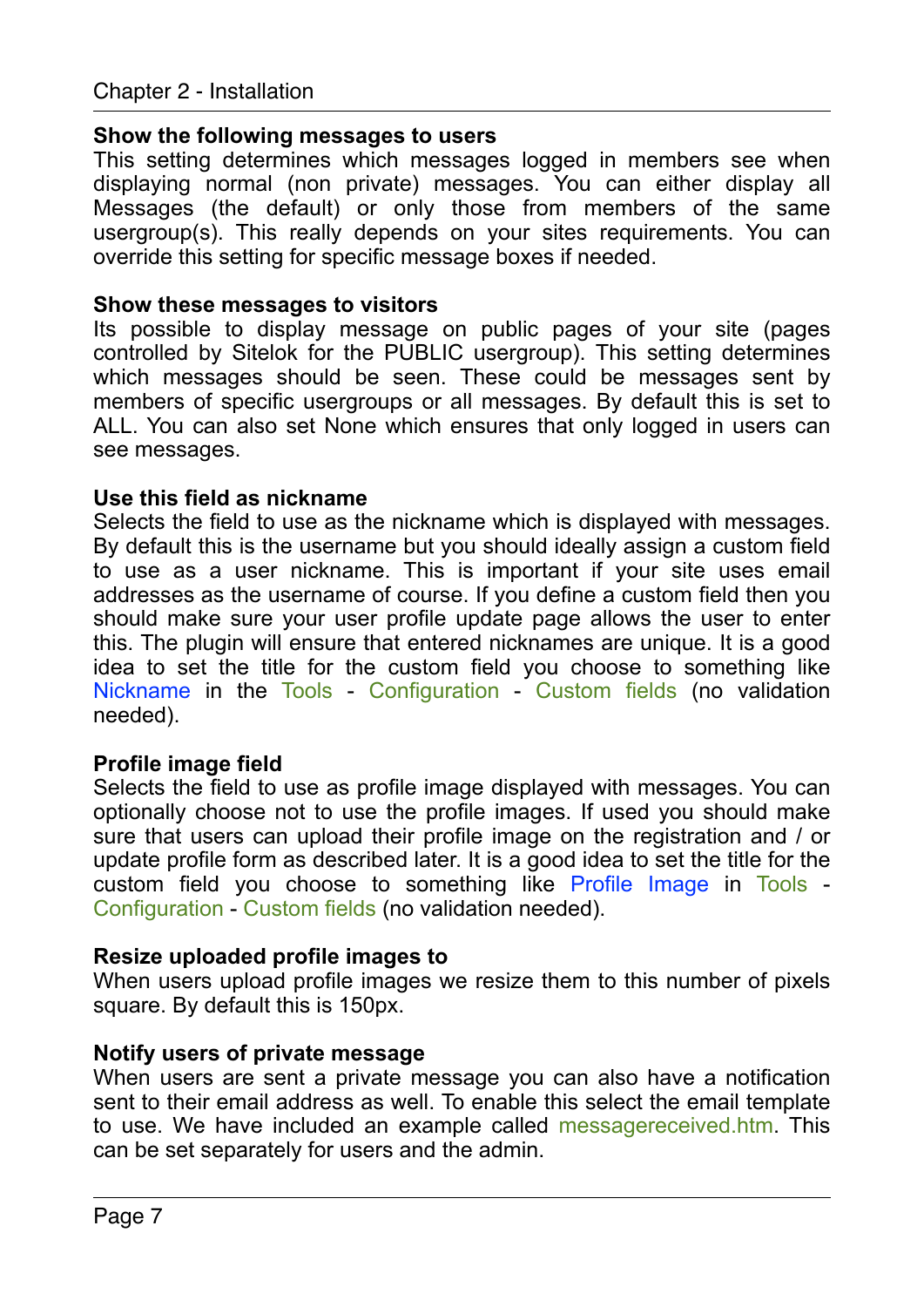#### **Further emails sent only if chat dormant for at least**

To stop the notification emails being sent for every message you can set the number of minutes a chat needs to be dormant for before the next email is

| Message Deletion                                                       |      |                         |
|------------------------------------------------------------------------|------|-------------------------|
| Start deleting normal messages after                                   |      |                         |
| $\Omega$                                                               | Days | Enter 0 to never delete |
| Start deleting topical messages after                                  |      |                         |
| $\Omega$                                                               | Days | Enter 0 to never delete |
| Start deleting private messages after                                  |      |                         |
| $\Omega$                                                               | Days | Enter 0 to never delete |
| User can delete messages sent<br>User can delete private messages sent |      |                         |
| User can delete private messages received                              |      |                         |

sent. This can be set separately for users and the admin.

#### **Start deleting normal messages after**

To keep the database from getting too large you can set the number of days after which normal blabs are deleted. A normal blab is a message that is not private or associated with a specific topic (page comments). The default is 365 days.

#### **Start deleting topical messages after**

You can set the number of days after which topical blabs are deleted. A topical blab is a message that was entered about a specific topic (page comment). The default is 365 days.

#### **Start deleting private messages after**

You can set the number of days after which private blabs are deleted. The default is 0 which means they are never deleted.

#### **User can delete messages sent**

If checked allows user to delete any non private messages they have sent. Any applicable message will have a delete icon  $\times$  displayed when hovering over the message.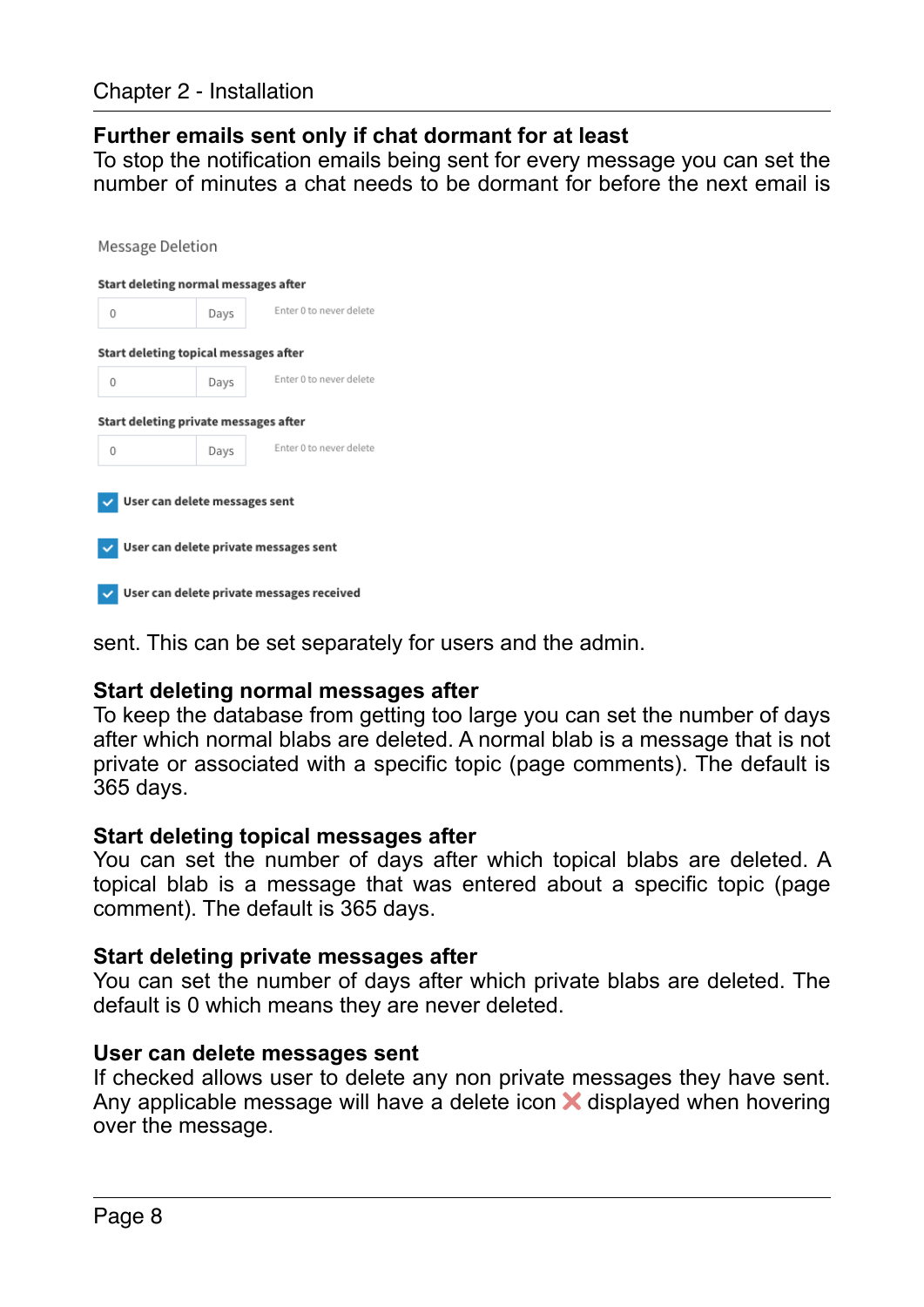#### **User can delete private messages sent**

If checked allows user to delete any private message they gave sent. Any applicable message will have a delete icon  $\times$  displayed when hovering over the message. Note that the recipient will no longer see this message either once deleted.

#### **User can delete private messages received**

If checked allows user to delete any private message they gave received. Any applicable message will have a delete icon  $\times$  displayed when hovering over the message. Note that the sender will no longer see this message either once deleted.

**Content Control** 

 $\vee$  Ban words or phrases?

List of banned words or phrases

| 4 |
|---|

#### **Replace banned words with**

**Address** 

#### **Banning words or phrases**

If you wish you can have the plugin automatically replace certain words or phrases in messages. To do this enable the system by clicking the Ban words or phrases? checkbox and enter them as a list (one per line). You can enter the string to use as a replacement as well.

# <span id="page-8-0"></span>**Disabling the Plugin**

To disable the User files plugin select **Plugin Preferences** in the **Plugin** menu option of Sitelok. Uncheck the enable box for the plugin and click the **Save** button. You can enable it again in the same way.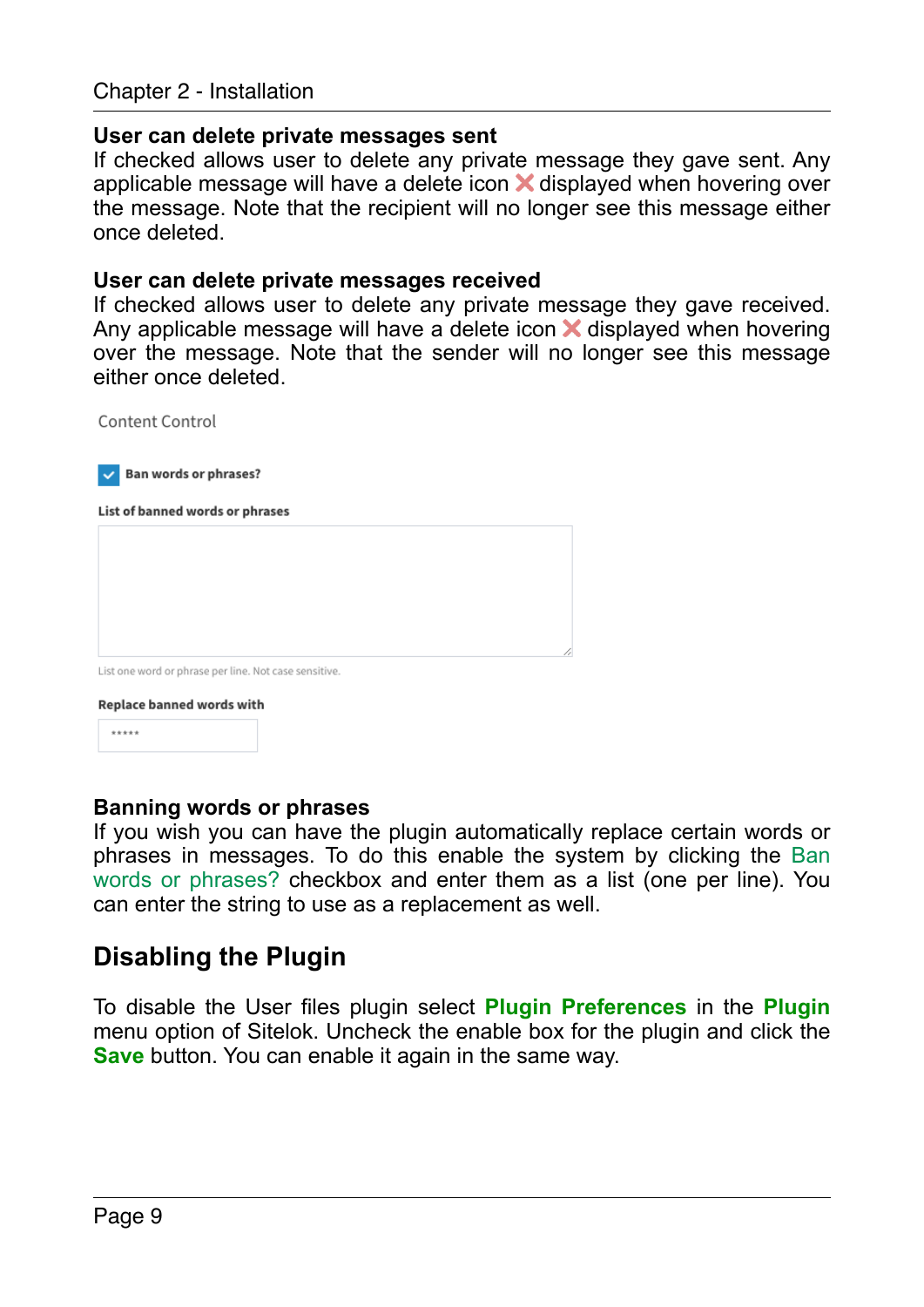# <span id="page-9-0"></span>**Uninstalling the plugin**

To permanently remove the plugin and its settings follow these steps.

- 1) Disable the plugin as above.
- 2) Click the delete icon next the plugin in the disabled plugins section.
- 3) Confirm the action in the alert box.

If the plugin is uninstalled successfully you will be returned to the plugin preferences page.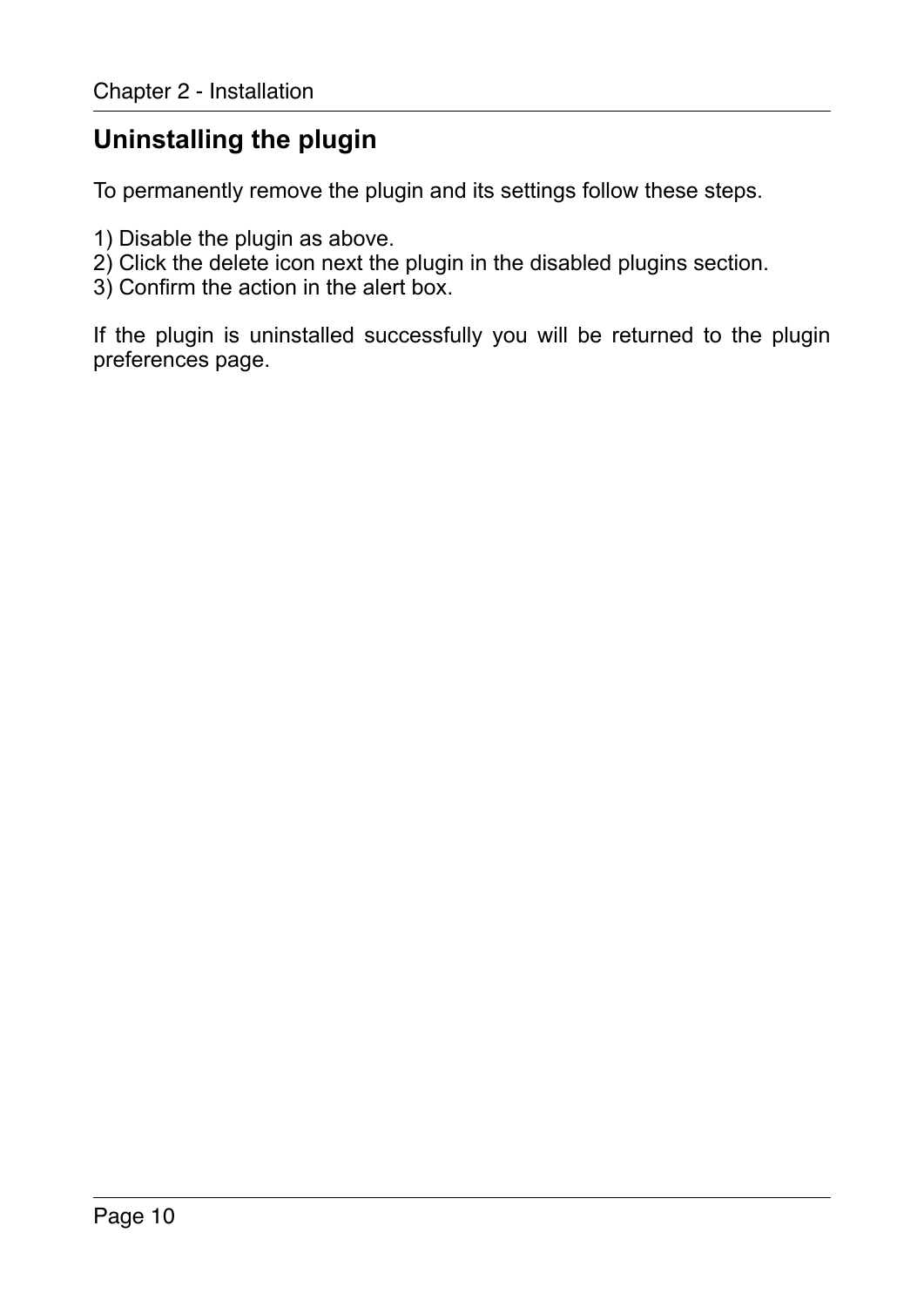# <span id="page-10-0"></span>**Chapter 3 Profile image & nickname**

The Messaging and Profile plugin allows users to set a nickname and image profile on their account.

### <span id="page-10-1"></span>**Nickname**

Depending on the plugin settings the nickname can be either the members username or a value entered in a custom field. If you use email addresses as usernames then it is best to use a user chosen nickname entered in a custom field for privacy. If you use a custom field then this field should be added to registration registration and / or modify profile forms used on your site. When included on a form the custom field will be automatically required and will also be checked as being unique (no two members can share the same nickname).

You can display a users nickname on any secured page using the variable \$slnickname like this

<?php echo \$slnickname; ?>

The above snippet can be found in the plugins Snippets page in the Display profile data tab.

### <span id="page-10-2"></span>**Profile images**

If you enable the use of member profile images in the plugin settings we will use a custom field to store it. The user can then upload an image using the registration form or an update profile form.

In Sitelok's form designers you can allow users to upload an image to the custom field by setting the Input Type as Upload. The plugin will resize and adjust uploaded images to keep them square and the size set in the plugin settings (default is 150px).

| - Selected field properties             |  |
|-----------------------------------------|--|
| Sitelok field                           |  |
| Custom2 (custom 2) $\blacktriangledown$ |  |
| Input type                              |  |
| File upload                             |  |
| Label text                              |  |
| Profile Image                           |  |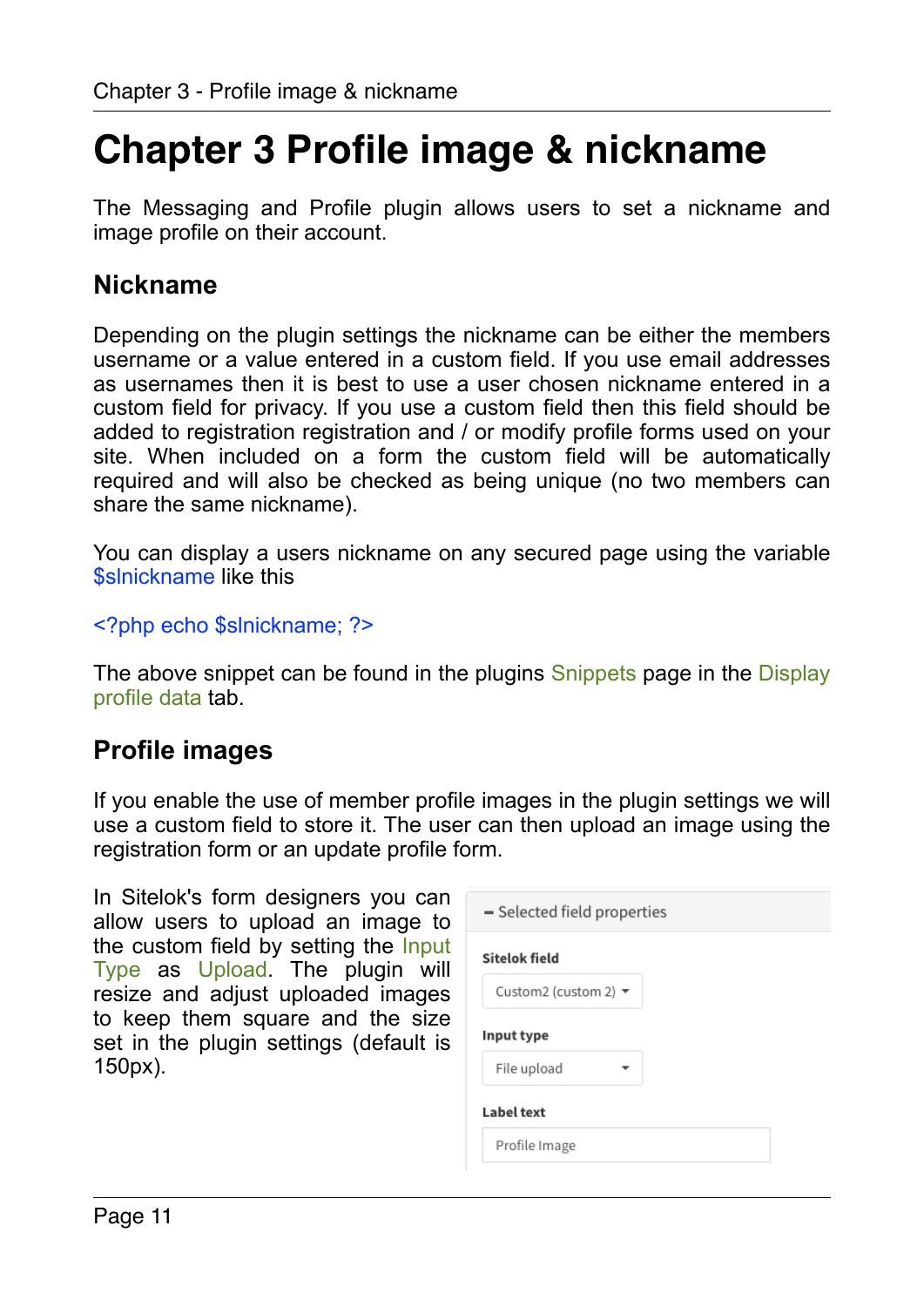You can display a users profile image on any secured page using the variable \$slprofileimage like this

<img src="<?php echo \$slprofileimage; ?>" width="60">

You can adjust the size of the displayed image using the <IMG> width attribute which will scale accordingly. Uploaded images are stored using the size set in the plugin settings (default is 150px). Gravatar and social network images (if you have installed the Social Login plugin) may have other sizes.

The above snippet can be found in the plugins Snippets page in the Display profile data tab.

#### **Gravatar and Social Network profile images**

Optionally you can allow users to use their Gravatar image instead of their Sitelok one. Also if a user has an account created or logs in via a social network (using the Social Login plugin) and they don't currently have a profile image set then one will be created from the social network account. The user can replace it with a new image if they wish.



Setting or switching the image type between the Sitelok (uploaded or social login) and Gravatar can be done manually from the dashboard by clicking the drop down button next to the user and selecting Messaging & Profile. Click the image required in the User profile images section or uploaded new image.

Sitelok field

In Sitelok V5.6 or above you can allow users to switch or set the image type they want using a drop down, radio buttons or hidden field on registration or update profile forms. To do this add a Profile image type field and make sure the values used for the input are Uploaded and Gravatar. The example on the right shows a dropdown menu setup to allow this selection.

| Profile image type   |  |
|----------------------|--|
| Input type           |  |
| Dropdown menu        |  |
| Label text           |  |
| Profile image source |  |
| <b>Options</b>       |  |
| Uploaded             |  |
| Gravatar             |  |
|                      |  |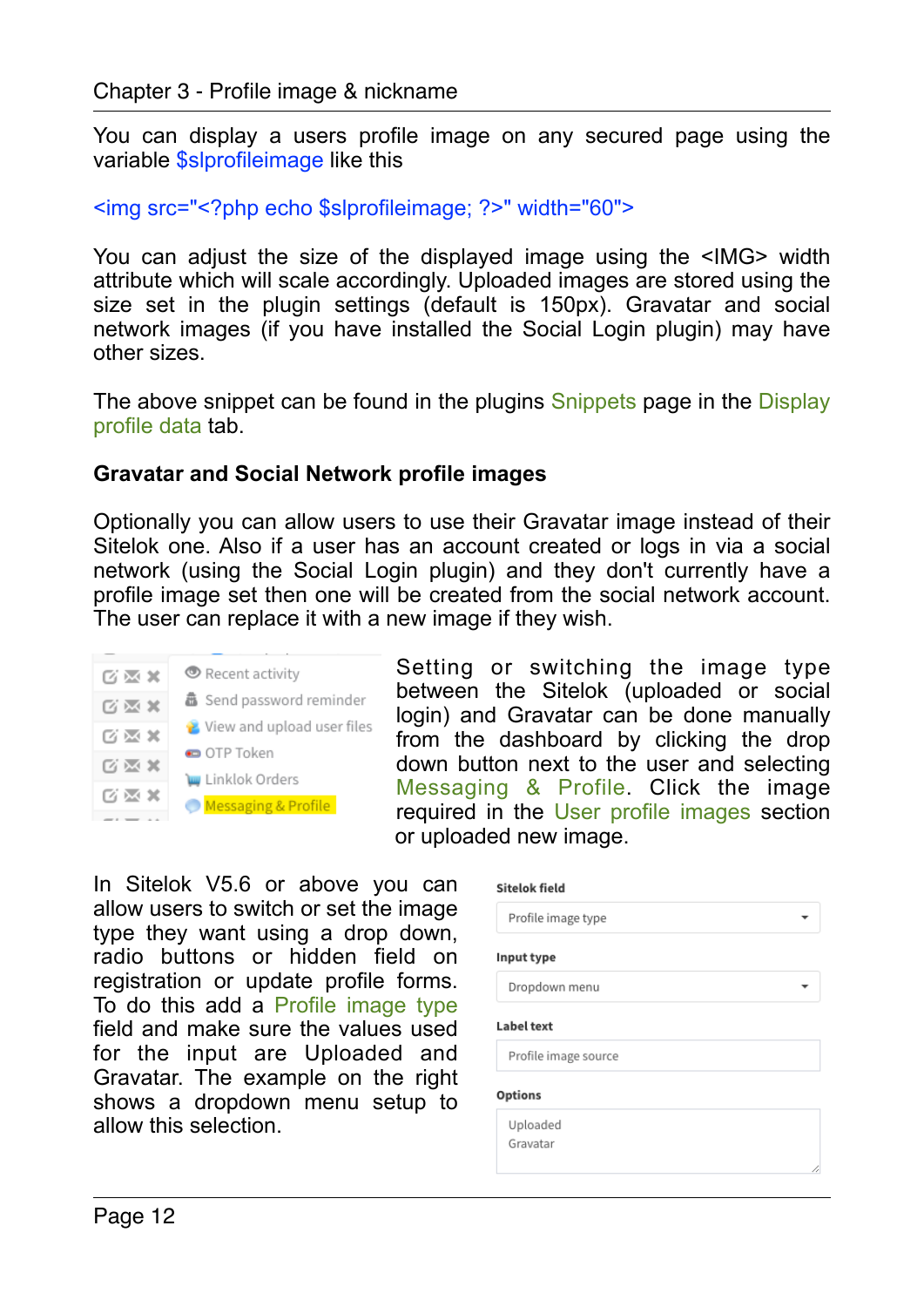As well as the standard snippet for displaying profile images you can also display the Sitelok image (called uploaded and including a Social Login image) or Gravatar image even if not the selected image type using

<img src="<?php echo \$sluploadedimage; ?>" width="60">

<img src="<?php echo \$slgravatarimage; ?>" width="60">

The above snippets can also be found in the plugin's Snippets page in the Display profile data tab.

The variable \$slprofileimagetype indicates the image type chosen by the user if needed set to 'uploaded' or 'gravatar'.

#### **Using profile images in email templates**

You can insert the users profile image in email templates using the following email variables

| !!!profileimageurl!!! | Inserts the URL to profile image.         |
|-----------------------|-------------------------------------------|
| $!!!$ profileimage!!! | Inserts the profile image using an <img/> |
|                       | tag with 100 pixel width.                 |

Also see Chapter 9 for details about inserting a senders profile image for email notifications of private messages.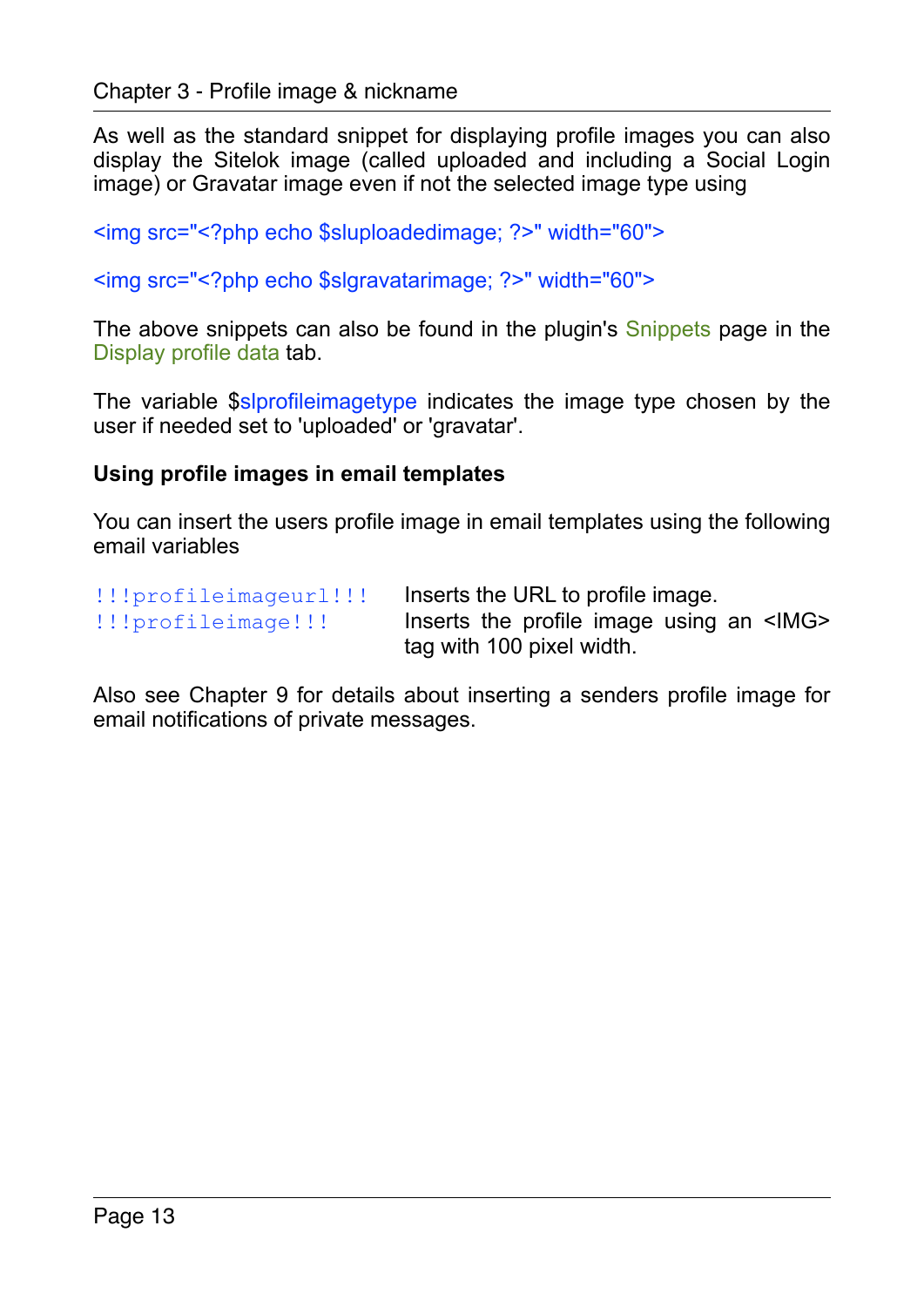# <span id="page-13-0"></span>**Chapter 4 Members profile pages**

Normally Sitelok can only display information, such as email or custom data fields, on a page for the logged in user. Members profile pages can display any data you choose for the member the page relates to. This is useful to allow members to see information about other members. This is secure so only the information that should be shared is accessible.

### <span id="page-13-1"></span>**How to create a member profile page**

A members profile page is basically a normal Sitelok secured page that is called from a special link that contains the user id and a security hash of the user to display data for. For example you can click on a message to be taken to the senders profile page or a user in a user list.

To tell Sitelok that the page is a members profile page you just need to add the setting \$memberprofilepage=1; to the Sitelok snippet at the top of the page. For example

```
<?php 
$groupswithaccess="ALL"; 
$memberprofilepage=1; 
require once("../slpw/sitelokpw.php");
?>
```
If you use Sitelok V5.6 then the Snippet Generator has an option to add this for you in the Page setup tab.

All inggen in noeis Allow visitor access to the page (PUBLIC) Allow expired user access to the page Members profile page (Messaging & Profile plugin)

# <span id="page-13-2"></span>**Displaying the member profile data**

On a members profile page you can use the normal Sitelok variables such as \$slname, \$slcustom1 or \$slemail which will continue to display the data related to the logged in user viewing the page. However as long as the page was called via the special link you can also display data about the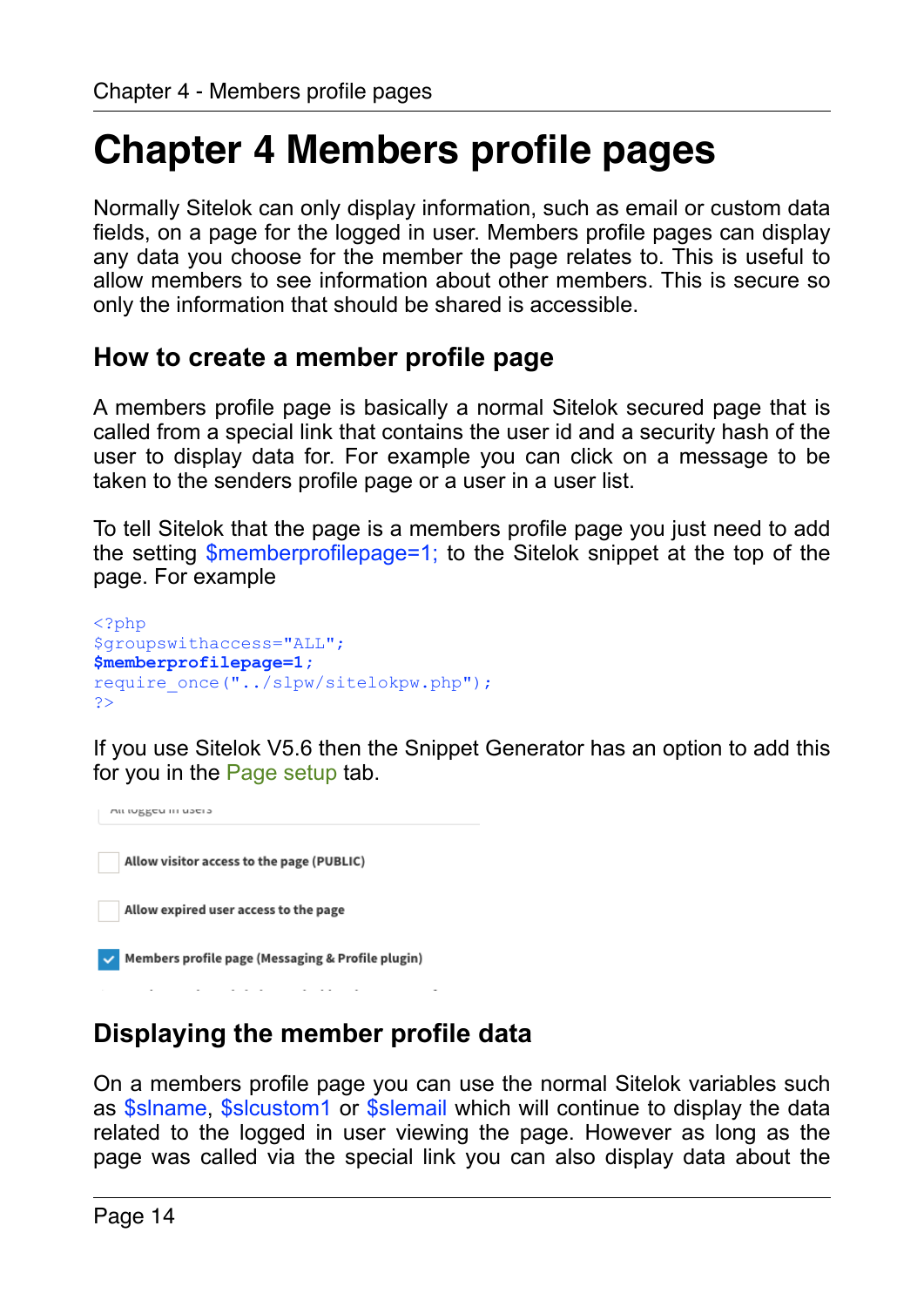member using the same variables with the prefix \$profile\_. So for example \$profile\_slname, \$profile\_slcustom1 or \$profile\_slemail. The users profile image is displayed using \$profile\_slprofileimage.

<img src="<?php echo \$profile\_slprofileimage; ?>" width="60">

If the page is not called via the special link then these variables will display the logged in users detail instead.

You can generate snippets for these in the plugin's Snippets page in the Profile page data tab.

### <span id="page-14-0"></span>**Calling the members profile page**

For most sites you will only need to link to a user profile page via the message box or user list so you can ignore the rest of this chapter if you wish. If you need to call the page directly then read on.

For security a members profile page needs to be called using the members user id and a hash. This allows control over whose profile can be seen. In most cases the profile page would be called by a user clicking the user icon in a message or user list which adds the necessary id and hash to the URL automatically making it look something like this.

userprofile.php?uid=1&hash=d714cb0d75f2e174c6f48692fca78dbf

For most sites you will only really need to link to a user profile page via the message box or user list but if you need to call the page directly you need to do it as follows.

#### **Call user profile page as current user**

To call the user profile page as the current user you can simply link to the page. No security hash is required as we are only displaying the logged in users details themselves.

<a href="userprofile.php">Click here</a>

#### **Call user profile page for another user**

We have a number of functions to generate the query part of the page to call. This can be generated based on the users nickname, username or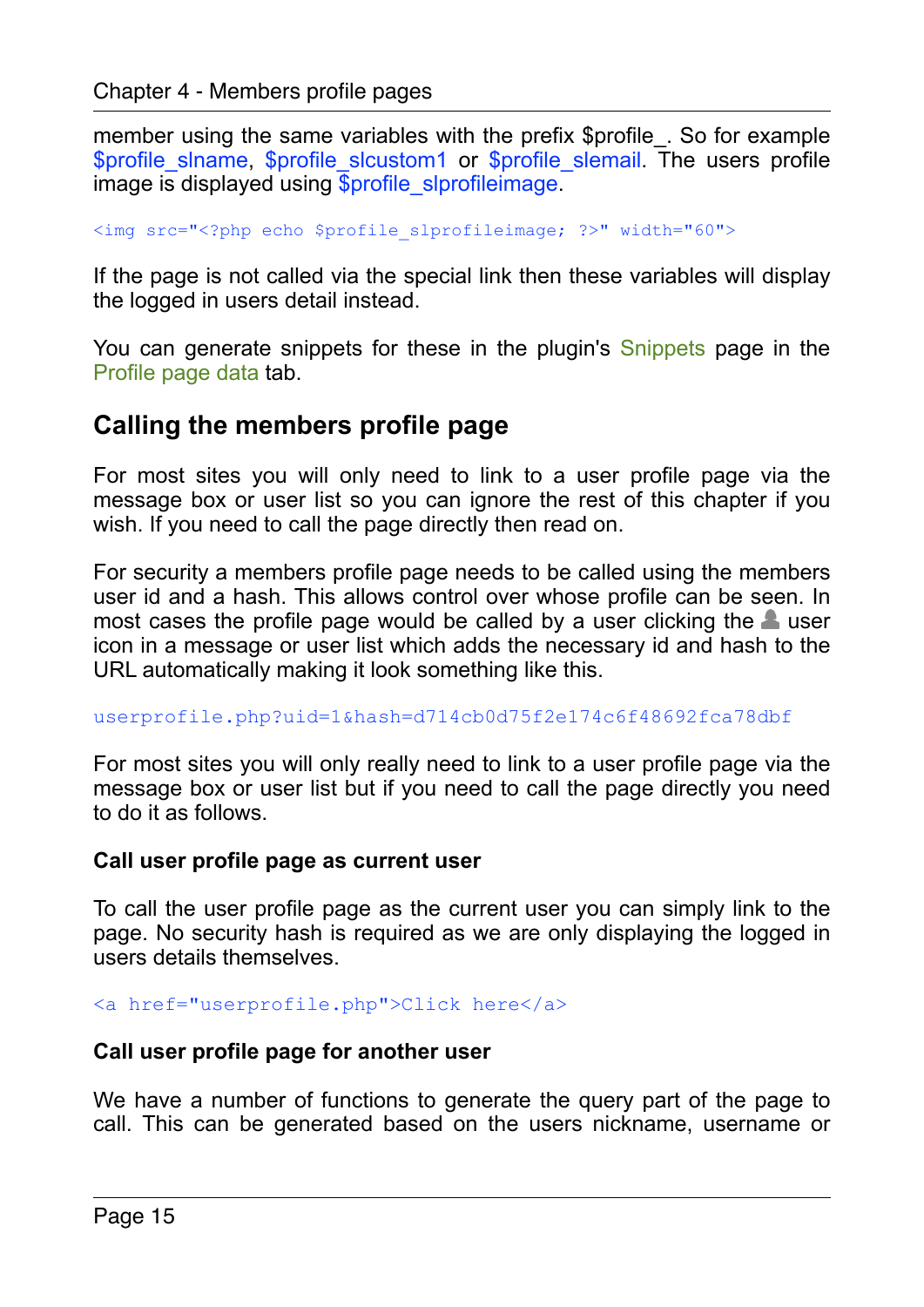Chapter 4 - Members profile pages

userid. So for example to create a link for the profile page of a user with the nickname robin you can use

<a href="userprofile.php<?php sl\_profilefromnickname("robin"); ?>"> Click to see the profile for robin123</a>

The call basically adds the correct query part such as

?uid=1&hash=d714cb0d75f2e174c6f48692fca78dbf

to the link. You can use the functions sl\_profilefromid() and sl\_profilefromusername() in a similar way.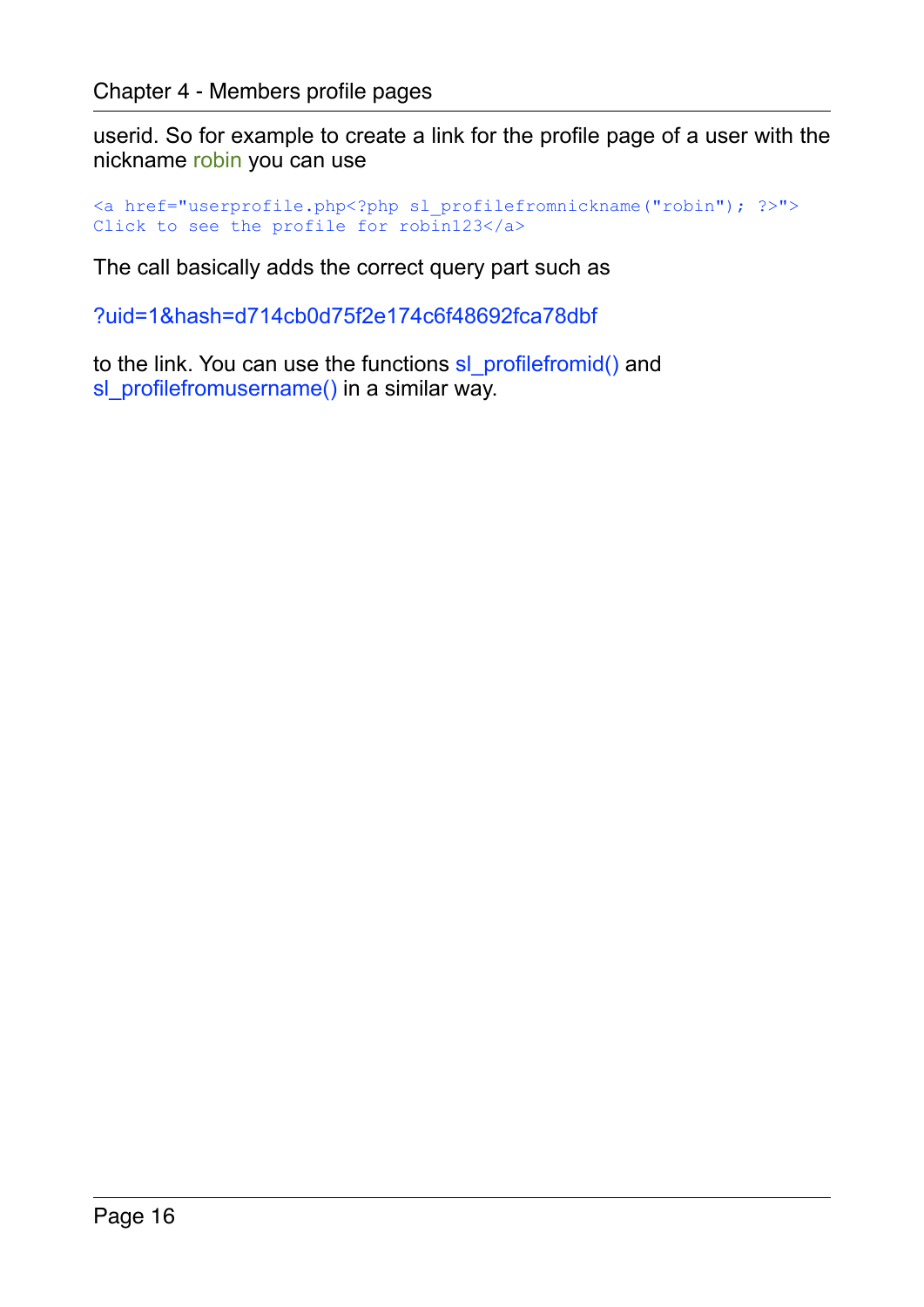# <span id="page-16-0"></span>**Chapter 5 Combo message box**

A Combo Message box (message hub) provides the following features in one box.

#### **Normal (non private) messages**

This tab shows normal messages either from all users or only from other users belonging to the same usergroups as the user. Buttons to start a chat  $\circ$  or visit the users profile page will appear when hovering over the message. This tab can be optionally disabled if you only want to provide access to private messages.

#### **<sup>2</sup>** User list

A user list of users with buttons to start a private chat  $\odot$  or visit their profile page . The user list can be for all users, users belonging to the same usergroups or based on other filters as needed. An optional search box allows users to search for users. If you have installed the Whois Online plugin you can optionally show if the user is currently online too.

#### **Recent chat users**

Shows a list of users recently chatted with along with buttons to start a chat or visit the users profile page . If you have installed the Whois Online plugin you can optionally show if the user is currently online too.

#### **Private inbox**

This tab shows all received private messages along with buttons to start a chat  $\circ$  or visit the users profile page  $\blacksquare$  which appear when hovering over the message. The number of unread messages is displayed within the icon.

#### **Private chat**

This tab contains the current chat. Chats can be started by clicking the chat icon  $\circ$  on messages or users listed.



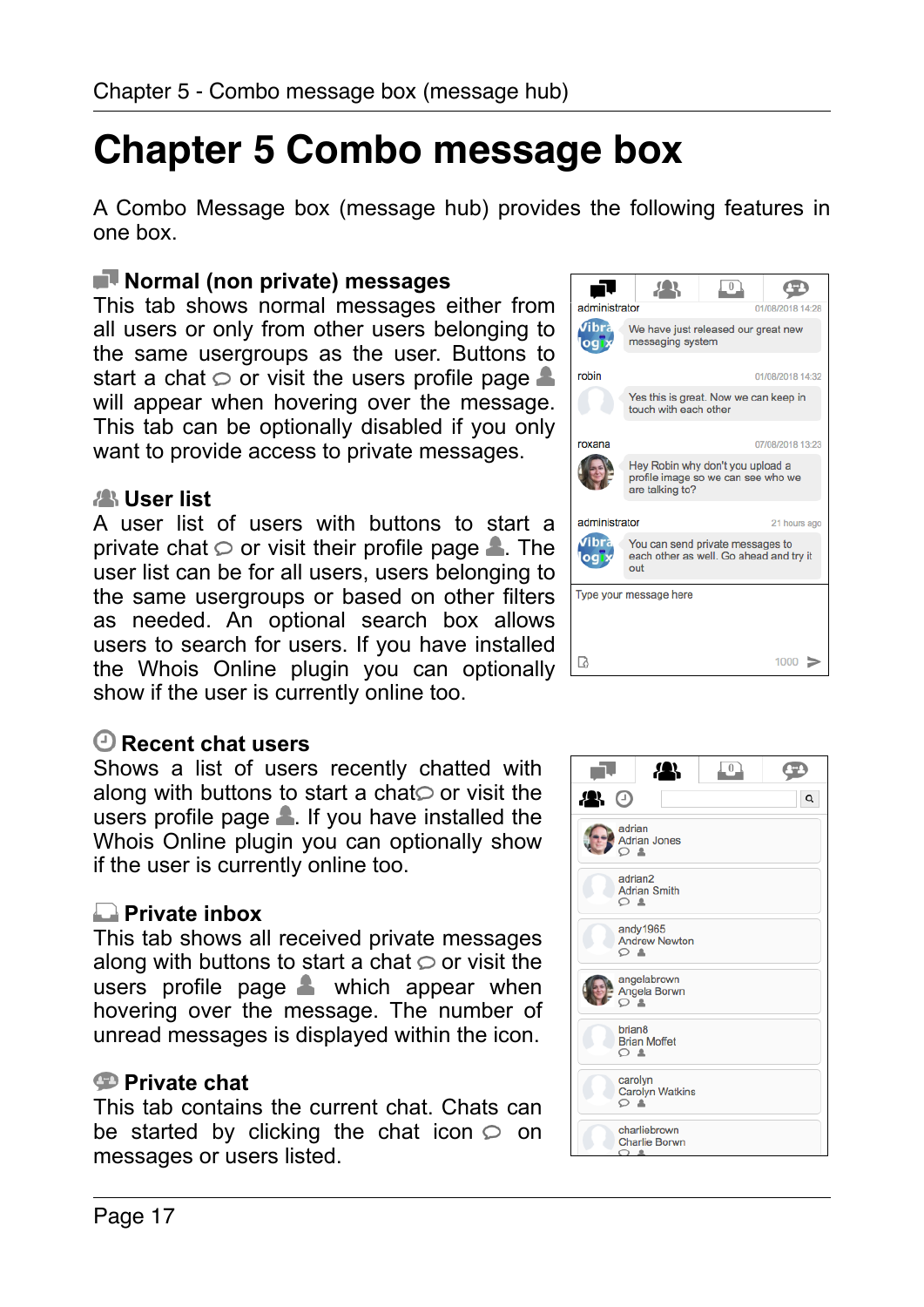### <span id="page-17-0"></span>**Adding a combo message box to a page**

The plugin provides a snippet generator to simplify adding a message box to your page. Open the plugin by going to Plugins - Messaging & Profile and click the Snippets button at the bottom. Click the Combo message box tab to access the snippet generator.

You will now see a list of options. The default settings provide a good starting point but you can adjust any of them as needed. Click the Show advanced settings link to show more settings.

#### **General Settings**

#### **Width of box (px or %)**

Enter the width of the message box in px or %.

#### **Maximum width of box (px or leave blank)**

If you have used a % width you can also add a maximum width setting as well in px if needed.

#### **Height of box (px or %)**

Enter the height of the box in px or %.

#### **Show frame (border)**

Check to show a border around the box.

#### **Height of send box (px or %)**

Enter the height of the send box in px or %. Only applicable for Non private chat or private chat message types.

#### **URL to user profile page**

If you have setup a members profile page (see the earlier chapter) you can set the URL here. If set then a small user icon will appear when a message is hovered over and for each user in the user list. When clicked it will link to the page adding the senders id and hash to the URL so that the correct users data is shown.

#### **Start tab**

Sets which tab is initially open.

#### **Show profile images**

Check this box to include user profile images in the messages.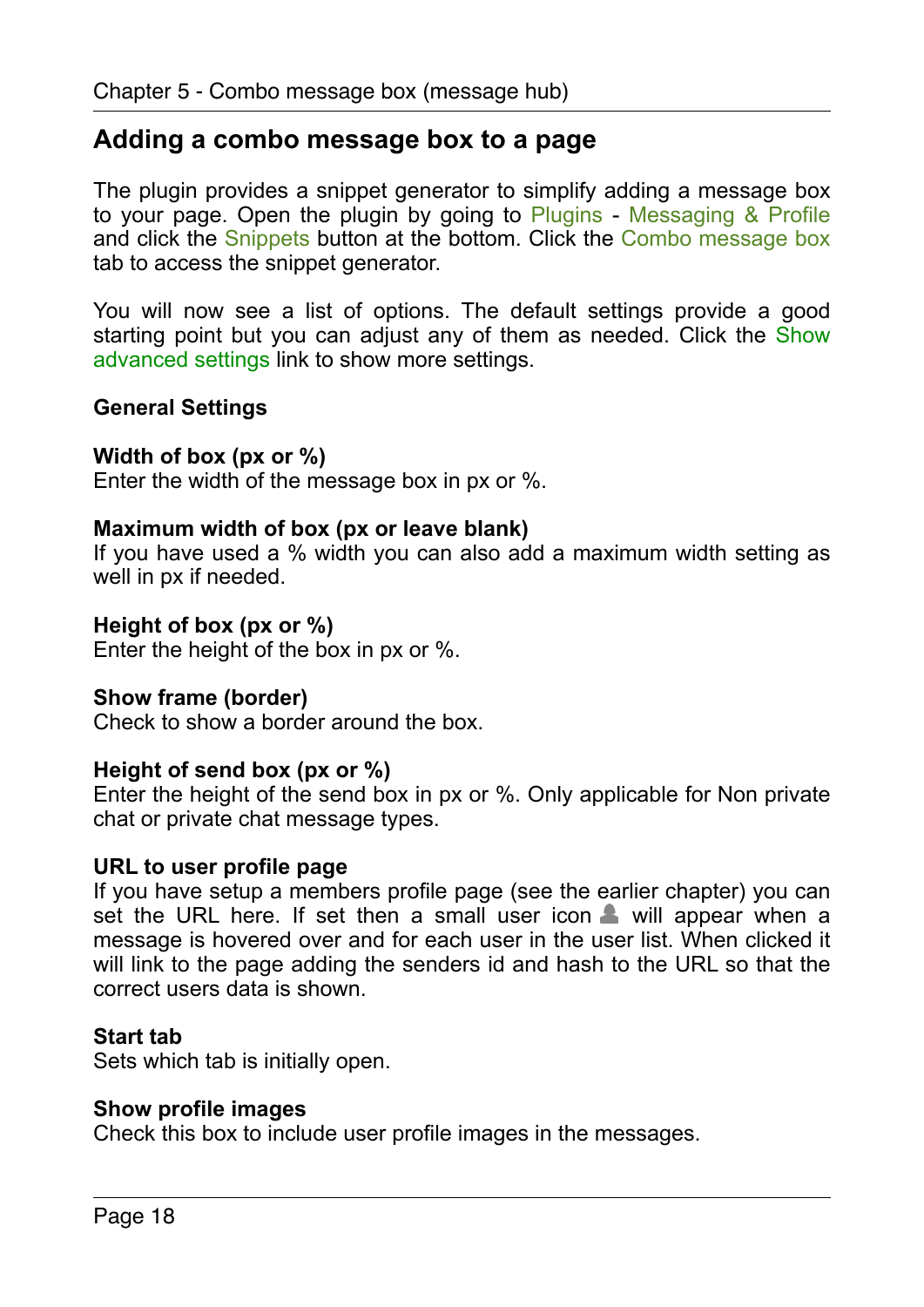#### **Create links from URL's & email addresses**

Check this box if you want URL's and emails detected in the messages to be hyperlinked.

#### **Message settings**

#### **Enable non private messages**

Check this box to enable the non private messages tab.

#### **Show the following non private messages to users**

This option is determines which non private messages are shown. This can be the Default (set in the plugin settings), All to show all messages or Usergroup to show only messages sent by users in the same usergroup(s).

#### **To only show messages about a certain topic enter it here**

For non private messages you can set a topic. This causes the message box to show only messages about this specific topic. Messages are also sent using this topic as well. Topics are useful if you want to use a message box for comments about a particular page or article for example. It keeps the messages separate from the main message stream. Leave the field blank if not required.

#### **Allow file upload for non private messages**

If checked allows the user to send files as non private messages.

#### **Allow file upload for private messages**

If checked allows the user to send files as private messages.

#### **Show uploaded image preview in messages**

If checked then any uploaded images will show a preview within the message as well as a download link.

#### **Date format for messages today**

This is the text that appears for messages sent today. The variables below can be used in the text. For example !A! ago

- !A! displays the age of the message
- !D! displays the day of the month with 2 digits
- !M! displays the month with 2 digits
- !Y! displays the year with 4 digits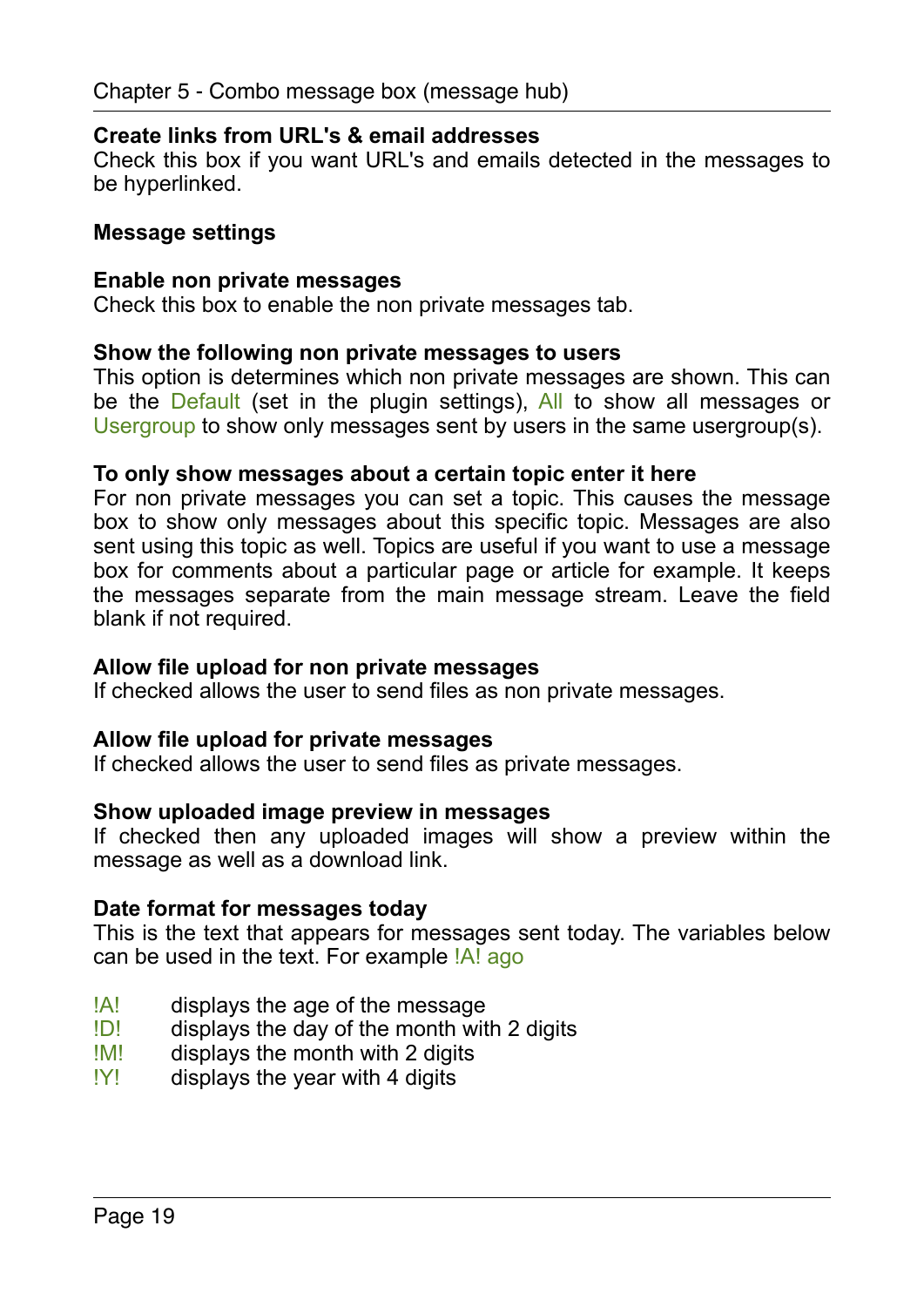#### **Date format for earlier messages**

This is the text that appears for messages sent earlier than today. For example **!D!/!M!/!Y! !H!:!!!.** See previous setting for details about the variables.

#### **File upload settings**

If you have enabled file uploads for non private and / or private messages you can set the file extensions that are allowed and the maximum file size

#### **Allowed file extensions**

List the file extensions allowed separated by a space (or comma). Too allow any file type (risky) then enter just  $a^*$ .

#### **Max upload size**

The maximum file size in bytes.

#### **User list settings**

#### **Display these fields for each user**

This field allows you to set which fields are displayed for users in the user list. Type the field name (username, custom1 etc) & press enter or select from the drop down list.

#### **Show if user is online**

If you have installed the Whois Online plugin and check this box a small green circle will flag users who are online in the user list.

#### **Sort users by**

Select the field on which the user list is sorted.

#### **Sort direction**

Select the sort direction.

#### **Show only users from these usergroups**

This field allows you to limit users listed to members of specific usergroups. Type the usergroup name & press enter or select from the drop down list. You can enter / select same groups as user to only show users who belong to the same usergroup(s) as the user. Leave the field blank to show all users.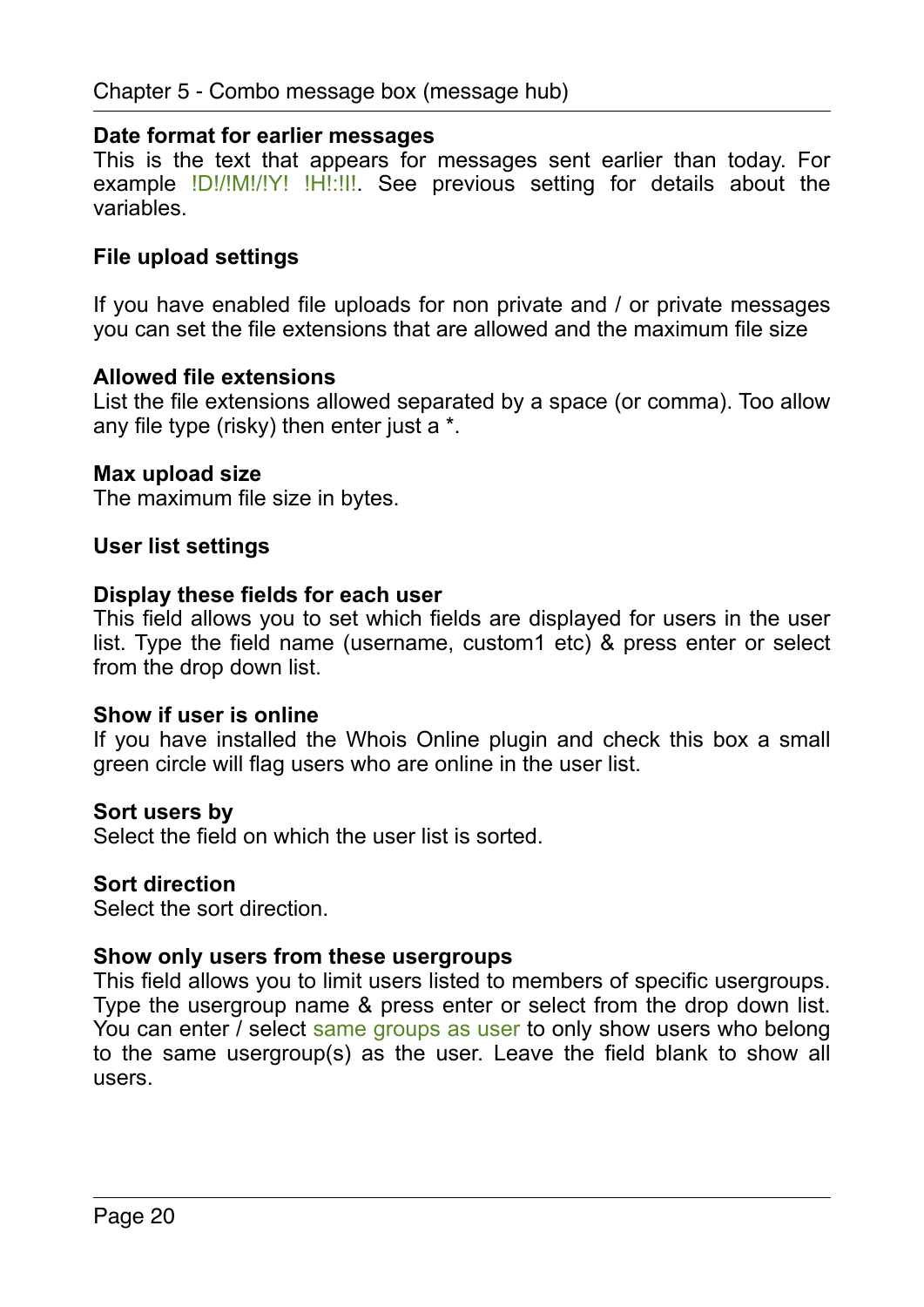#### **Only show users matching this filter**

You can further limit which users are included in the user list by entering a filter query. For example entering

custom1='US' OR custom1='CA'

would ensure only users with custom1 set to US or CA will be listed in addition to the usergroup filter. The filter uses SQL syntax. Leave blank for no filter.

#### **Allow user search**

Check this box to allow users to search users. A search box is displayed at the top of the list when enabled.

#### **Search allowed in these fields**

If you enable user search then you need to also tell the plugin which fields are searchable. Type the field name (username, custom1 etc) & press enter or select from the drop down list. You can allow search in fields even if they are not actually displayed. This could be useful to allow users to search for users by email without actually revealing email addresses.

#### **Creating the snippet**

Once you have setup the combo message box options you can copy and paste the code displayed onto your page. Here is an example of how that looks.

Convand paste the code helow

```
<?php if (function_exists('sl_combichatbox')) { sl_combichatbox(array('width'=>'100%'.
   "width"=>"100%",<br>"maxwidth"=>"600px",<br>"height"=>"500px",<br>"sendheight"=>"110px",
   'showimage'=>true,
   showimage'=>true,<br>!messagelinks'=>true,<br>!userlistlinks'=>true
    'publicenabled'=>true.
   publications<br>
'allmsgtype'=>'',<br>'about'=>'',<br>'datetoday'=>'!A! ago',
   'datetoday'=>'!A! ago',<br>'dateearlier'=>'!D!/!M!/!Y! !H!:!I!',<br>'userpage'=>'',
   "displayfelds"=>"nickname",<br>"showonline"=>true,
   "snowoniine"->crue,<br>"usersortby"=>"nickname",
   usersortby -> nickne
   "userlistgroups' => 0'userlistfilter'=>''
   'searchfields' =>'nickname',
   "searchfields"->"hic
   'number' \Rightarrow 50,
   'usernumber'=>50
   "usernumber"=>50,<br>"refresh"=>30,<br>"userlisthtml"=>""
   "recentuserhtml"111.122
```
Once generated you can modify the settings directly in the code if you wish.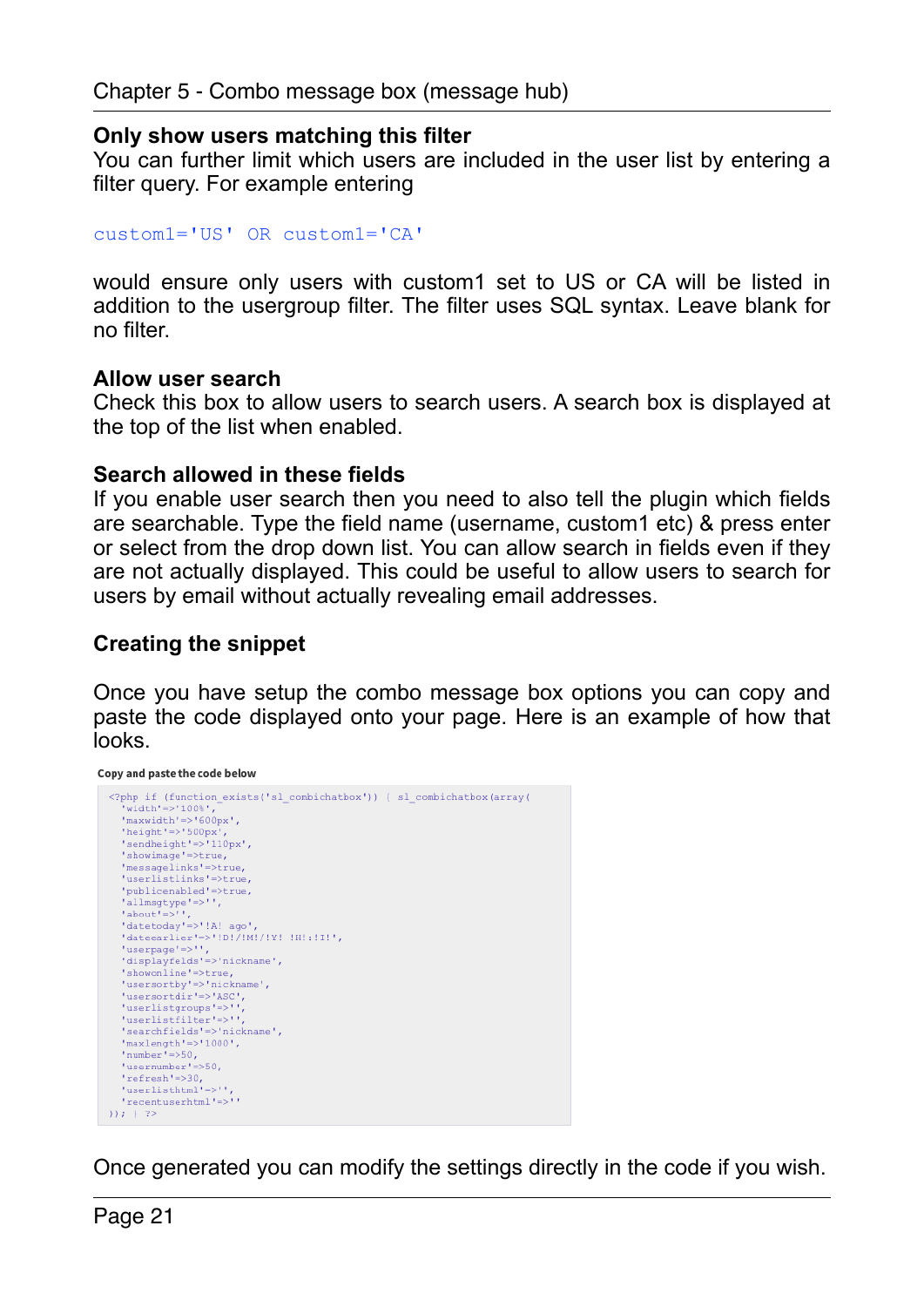# <span id="page-21-0"></span>**Chapter 6 Message boxes**

As well as the Combo Message Box (message hub) described earlier you can also create message boxes to display specific types of messages such as normal (non private) messages, private messages, comment / topic related messages, sent messages etc. For chat type boxes a send message area is automatically included. If you enable file uploads then the user can drag and drop files on the send message area or use the file upload icon  $\mathbb Q$  to choose a file. You can have multiple message boxes on the same page if required.



### <span id="page-21-1"></span>**Adding a message box to a page**

The plugin provides a snippet generator to simplify adding a message box to your page. Open the plugin by going to Plugins - Messaging & Profile and click the Snippets button at the bottom. Click the Message box tab to access the snippet generator.

You will now see a list of options which you can adjust as needed.

#### **Width of box (px or %)**

Enter the width of the message box in px or %.

#### **Maximum width of box (px or leave blank)**

If you have used a % width you can also add a maximum width setting as well in px if needed.

#### **Height of box (px or %)**

Enter the height of the box in px or %.

#### **Show frame (border)**

Check to show a border around the box.

#### **Message box type**

This sets the type of messages displayed.

Non private chat These are normal messages sent by users for other users to read. A send box is also displayed allowing users to send messages too.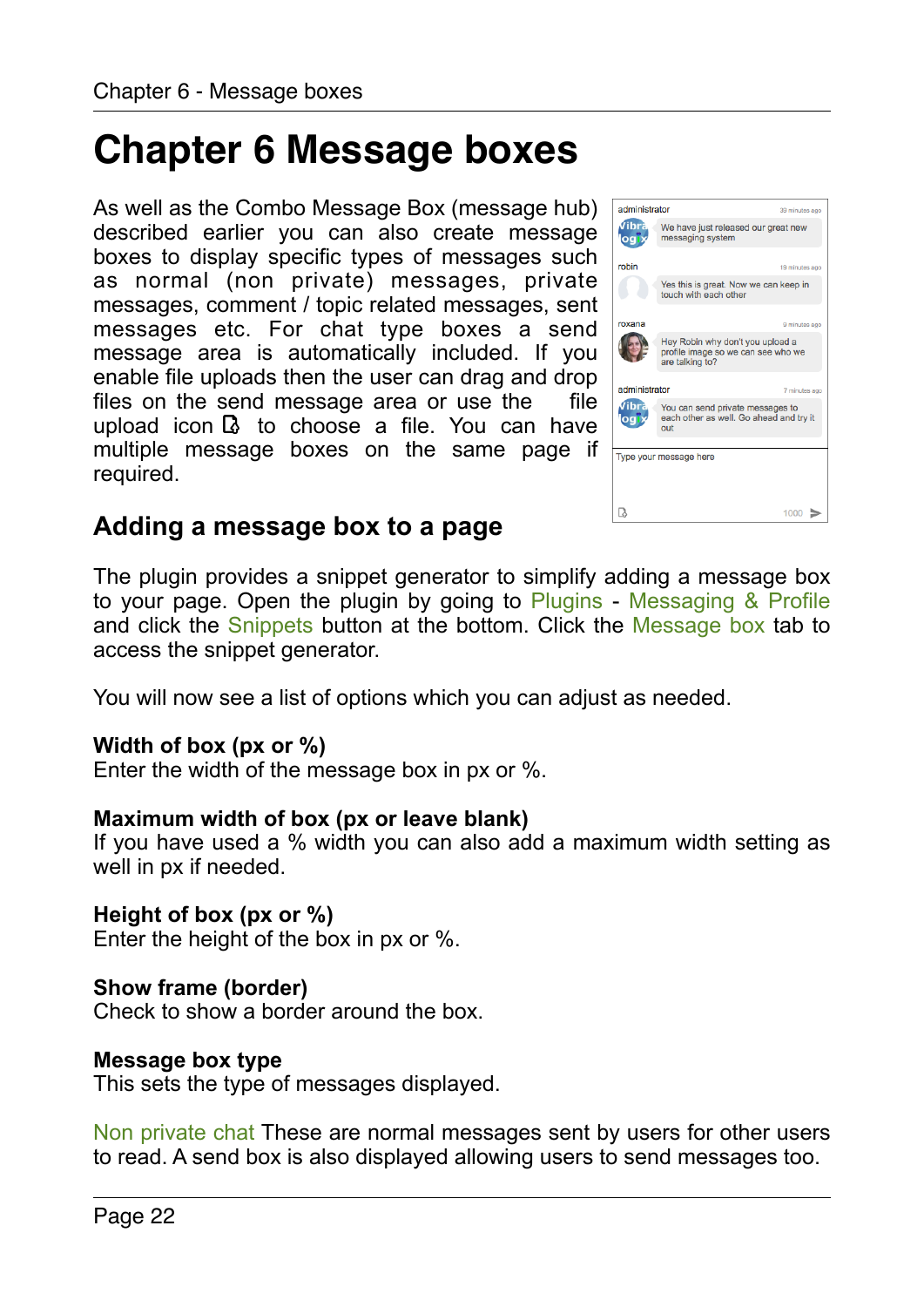#### Chapter 6 - Message boxes

Private chat These are private messages between the logged in user and another user.. A send box is also displayed for this message type. Non private messages These are normal messages sent by users for other users to read.

Received private messages These are private messages sent from other users to the logged in user (like an inbox).

Non private messages sent These are messages sent by the logged in user.

Private messages sent These are private messages sent by the logged in user to any other users privately (like a sent box).

Private messages sent & received These are private messages sent by and received by the logged in user.

#### **Height of send box (px or %)**

Enter the height of the send box in px or %. Only applicable for Non private chat or private chat message types.

#### **Show the following non private messages to users**

This option is determines which non private messages are shown. This can be the Default (set in the plugin settings), All to show all messages or Usergroup to show only messages sent by users in the same usergroup(s).

#### **Show chat / messages** *(field title varies with other options)*

For private messages you need to define which other user the messages relate to. If you place the message box on a user profile page (see earlier chapter) then se this to profile page owner. If you want to use the box on a normal members page then you should enter the numeric user id of the user in the **Numeric user id** field. This could be useful for example if you want to have a chat box that directly cats with the administrator of the site.

#### **To only show messages about a certain topic enter it here**

For non private messages you can set a topic. This causes the message box to show only messages about this specific topic. For a chat box messages are also sent using this topic as well. Topics are useful if you want to use a message box for comments about a particular page or article for example. It keeps the messages separate from the main message stream. Leave the field blank if not required.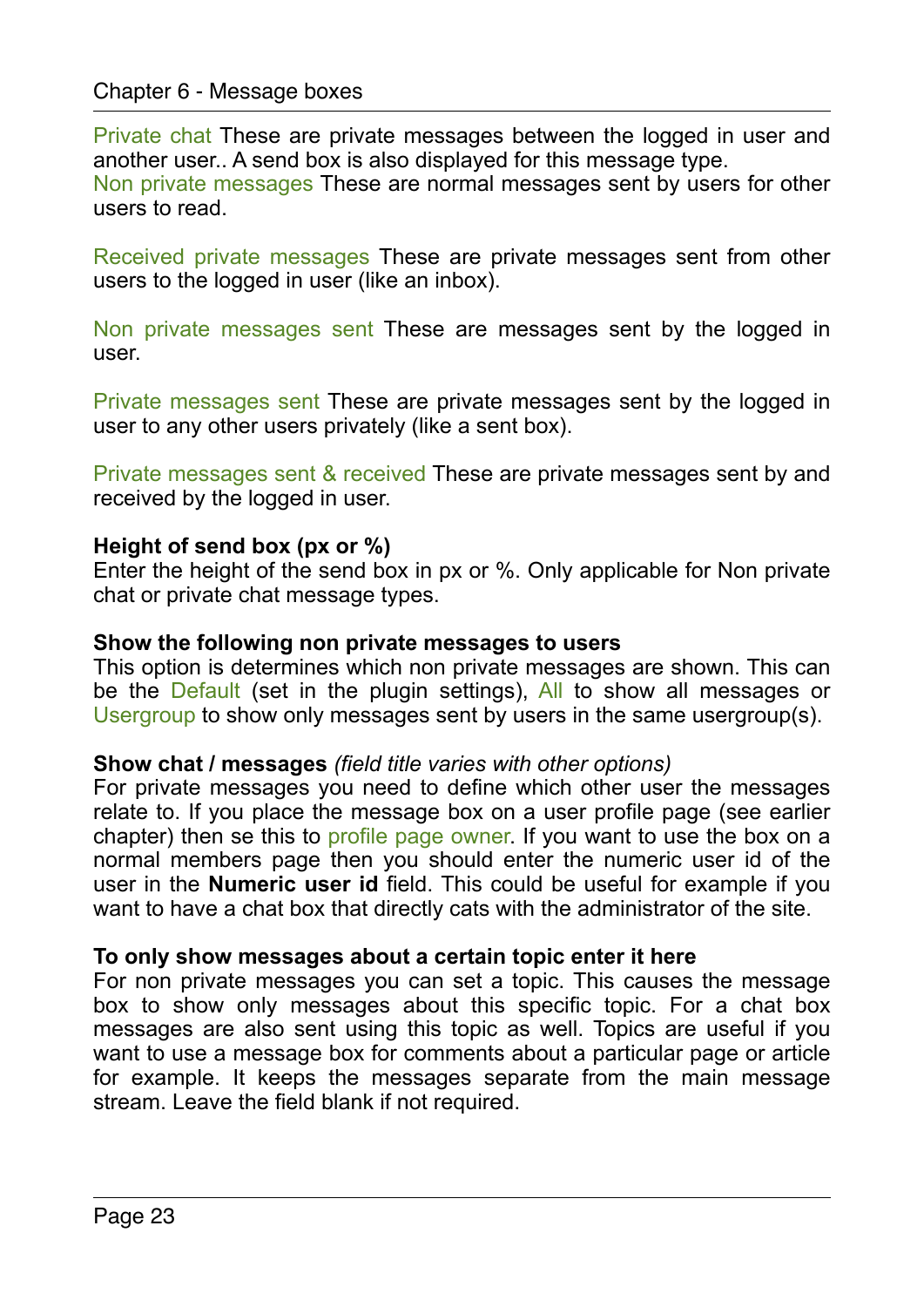#### **Show profile images**

Check this box to include user profile images in the messages.

#### **Create links from URL's & email addresses**

Check this box if you want URL's and emails detected in the messages to be hyperlinked.

#### **URL to user profile page**

If you have setup a members profile page (see the earlier chapter) you can set the URL here. If set then a small user icon  $\blacksquare$  will appear when a message is hovered over. When clicked it will link to the page adding the senders id and hash to the URL so that the correct users data is shown.

#### **Show uploaded image preview in messages**

If checked then any uploaded images will show a preview within the message as well as a download link.

#### **Date format for messages today**

This is the text that appears for messages sent today. The variables below can be used in the text. For example !A! ago

- $\frac{|A|}{|B|}$  displays the age of the message<br> $\frac{|B|}{|B|}$  displays the day of the month with
- $\frac{1}{2}$  displays the day of the month with 2 digits<br> $\frac{1}{2}$  displays the month with 2 digits
- displays the month with 2 digits
- !Y! displays the year with 4 digits

#### **Date format for earlier messages**

This is the text that appears for messages sent earlier than today. The variables below can be used in the text. For example !D!/!M!/!Y! !H!:!!!

- $\frac{|\mathsf{A}|}{|\mathsf{D}|}$  displays the age of the message<br> $\frac{|\mathsf{D}|}{|\mathsf{D}|}$  displays the day of the month wit
- $\frac{1}{2}$  displays the day of the month with 2 digits<br> $\frac{1}{2}$  displays the month with 2 digits
- displays the month with 2 digits
- !Y! displays the year with 4 digits

#### **Allow file upload**

If checked the user can upload files.

#### **Allowed file extensions**

List the file extensions allowed separated by a space (or comma). Too allow any file type (risky) then enter just  $a^*$ .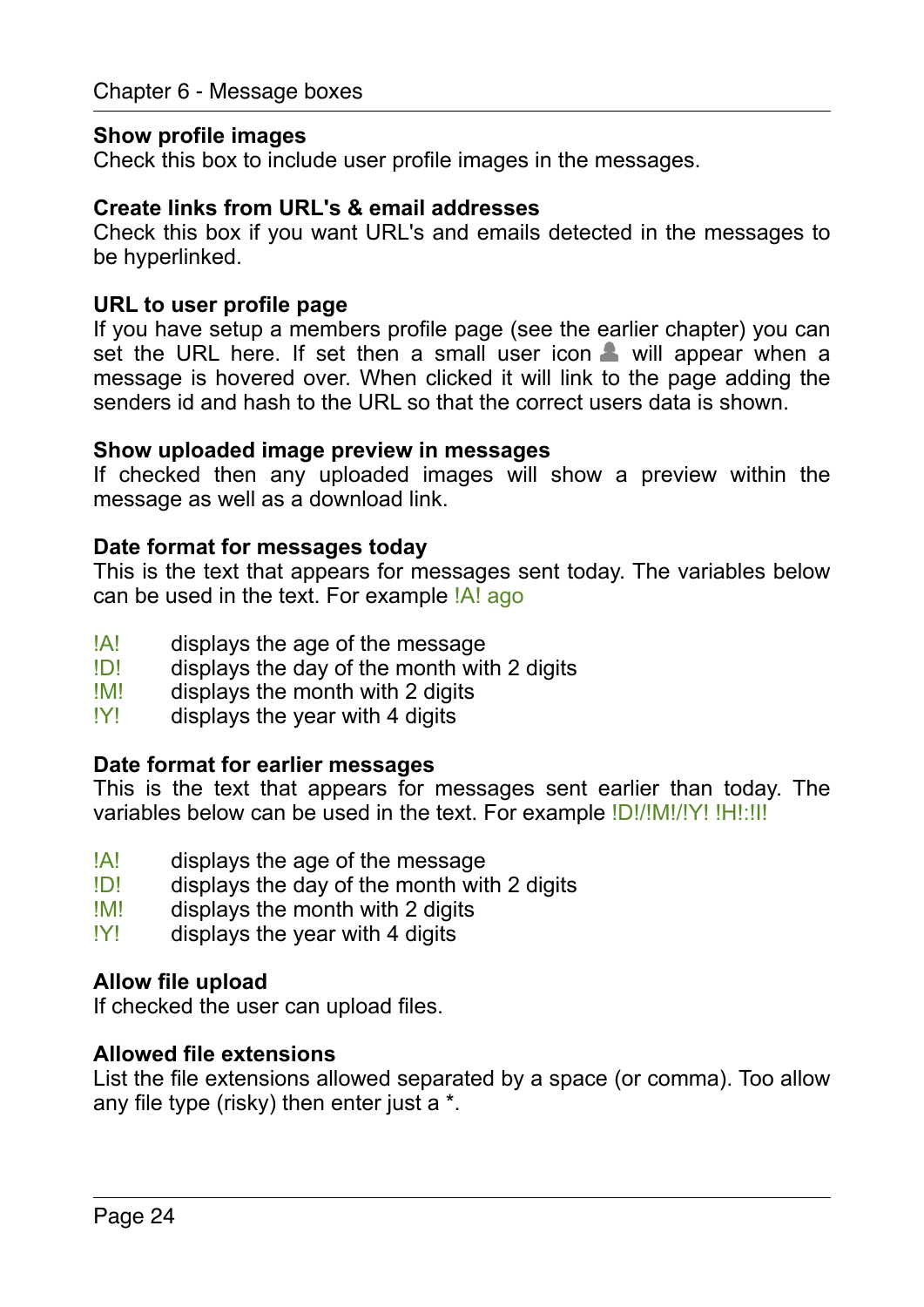Chapter 6 - Message boxes

#### **Max upload size**

The maximum file size in bytes.

#### **Creating the snippet**

Once you have setup the message box option you can copy and paste the code displayed onto your page. Here is an example of how that looks.

Copy and paste the code below



Once generated you can modify the settings directly in the code if you wish.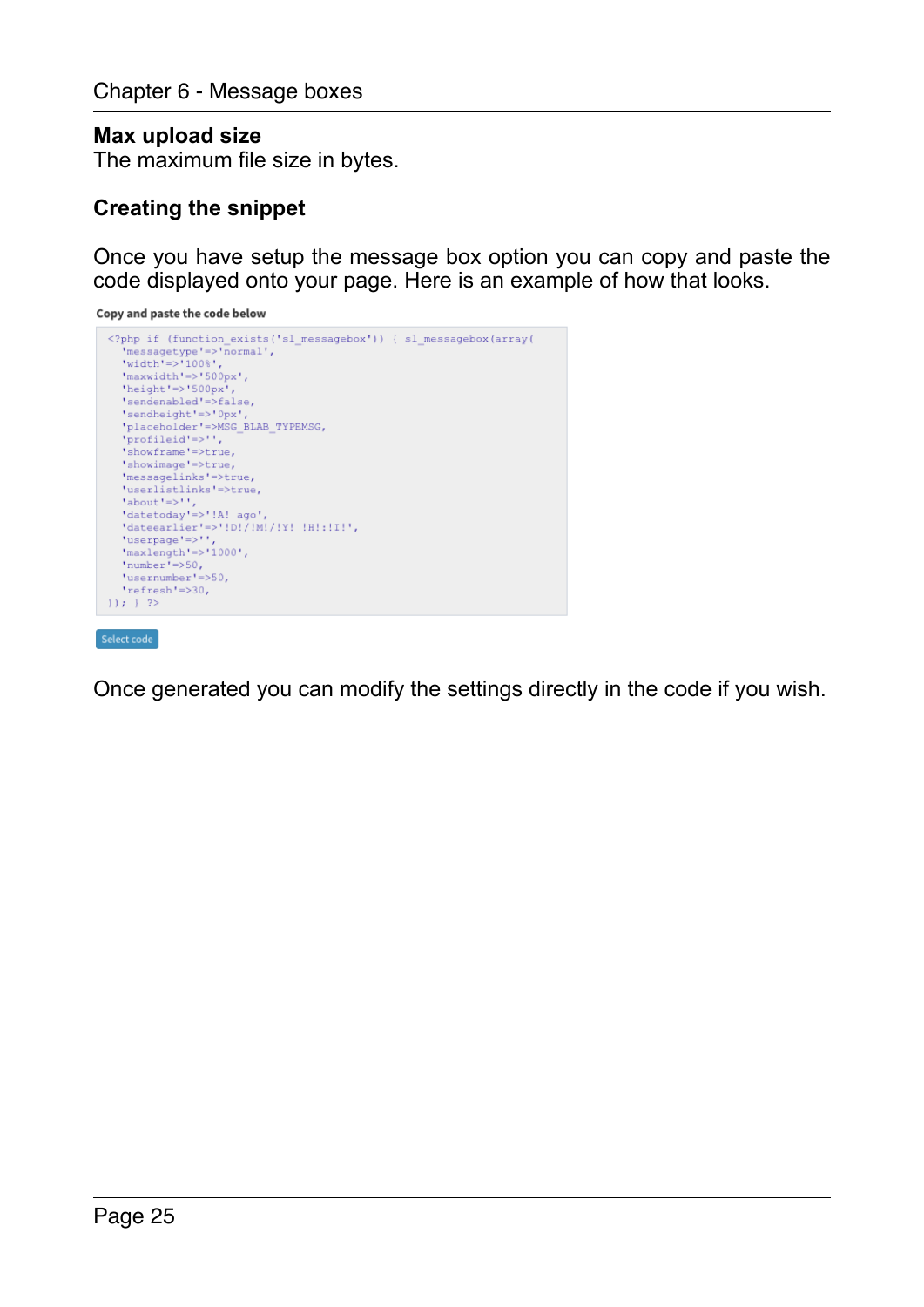# <span id="page-25-0"></span>**Chapter 7 - User lists**

You can display a list of users on a members page which can also link to the users profile page if required. You can set which specific usergroups to include users from or include only those in the same usergroup(s) as the user. Further filtering can also be applied. An optional search box allows users to search users too.

### <span id="page-25-1"></span>**Adding a user list to a page**

The plugin provides a snippet generator to simplify adding a user list to your page. Open the plugin by going to Plugins - Messaging & Profile and click the Snippets button at the bottom. Click the User list tab to access the snippet generator.



You will now see a list of options which you can adjust as needed.

#### **Width of box (px or %)**

Enter the width of the message box in px or %.

#### **Maximum width of box (px or leave blank)**

If you have used a % width you can also add a maximum width setting as well in px if needed.

#### **Height of box (px or %)**

Enter the height of the box in px or %.

#### **Show frame (border)**

Check to show a border around the box.

#### **Show profile images**

Check this box to include user profile images.

#### **Create links from URL's & email addresses**

Check this box if you want URL's and emails detected in the displayed data to be hyperlinked.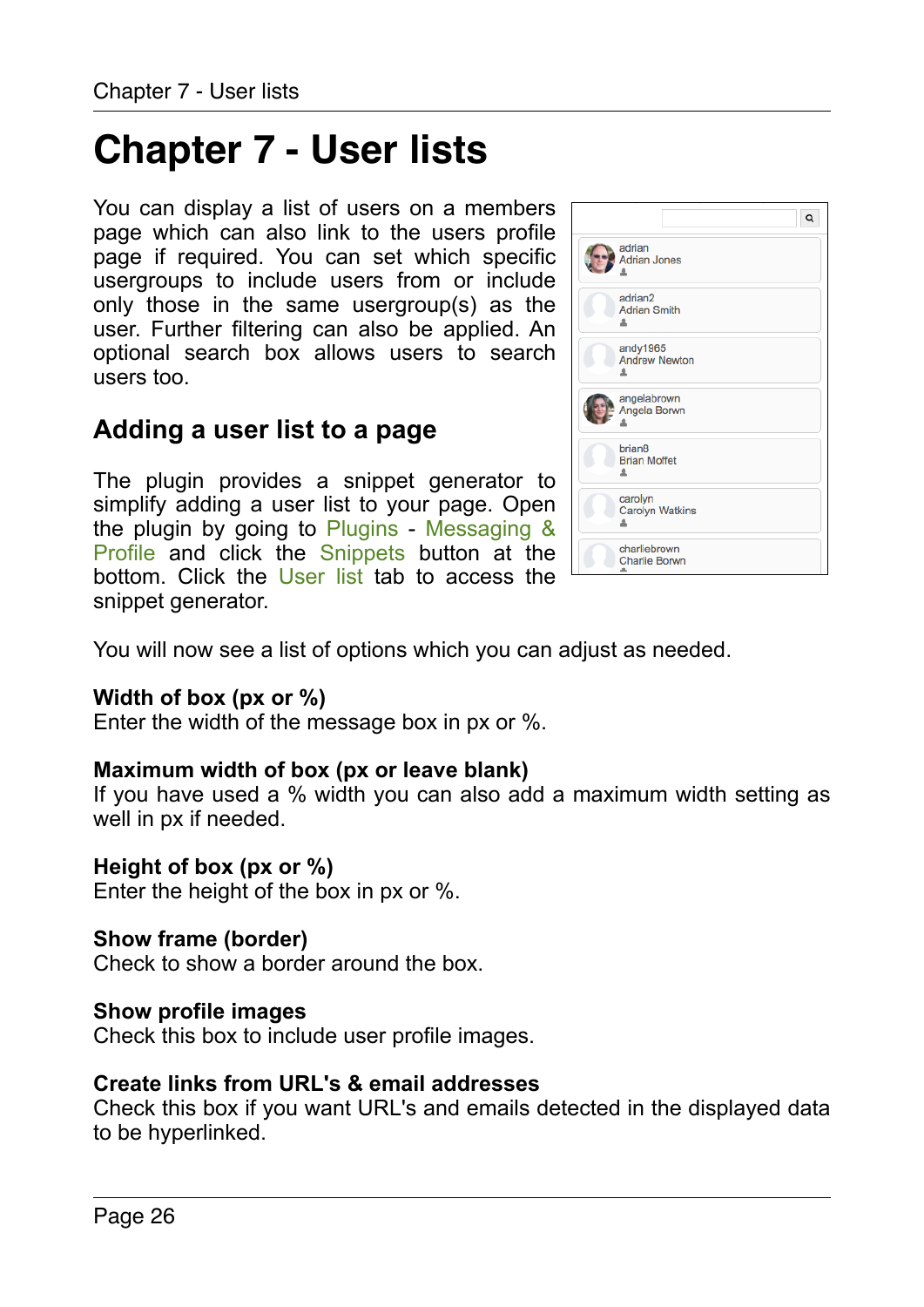#### **URL to user profile page**

If you have setup a members profile page (see the earlier chapter) you can set the URL here. If set then a small user icon  $\triangle$  will appear for each user in the user list. When clicked it will link to the page adding the senders id and hash to the URL so that the correct users data is shown.

#### **Display these fields for each user**

This field allows you to set which fields are displayed for users in the user list. Type the field name (username, custom1 etc) & press enter or select from the drop down list.

#### **Show if user is online**

If you have installed the Whois Online plugin and check this box a small green circle will flag users who are online in the user list.

#### **Sort users by**

Select the field on which the user list is sorted.

#### **Sort direction**

Select the sort direction.

#### **Show only users from these usergroups**

This field allows you to limit users listed to members of specific usergroups. Type the usergroup name & press enter or select from the drop down list. You can enter / select same groups as user to only show users who belong to the same usergroup(s) as the user. Leave the field blank to show all users.

#### **Only show users matching this filter**

You can further limit which users are included in the user list by entering a filter query. For example entering

custom1='US' OR custom1='CA'

would ensure only users with custom1 set to US or CA will be listed in addition to the usergroup filter. The filter uses SQL syntax. Leave blank for no filter.

#### **Allow user search**

Check this box to allow users to search users. A search box is displayed at the top of the list when enabled.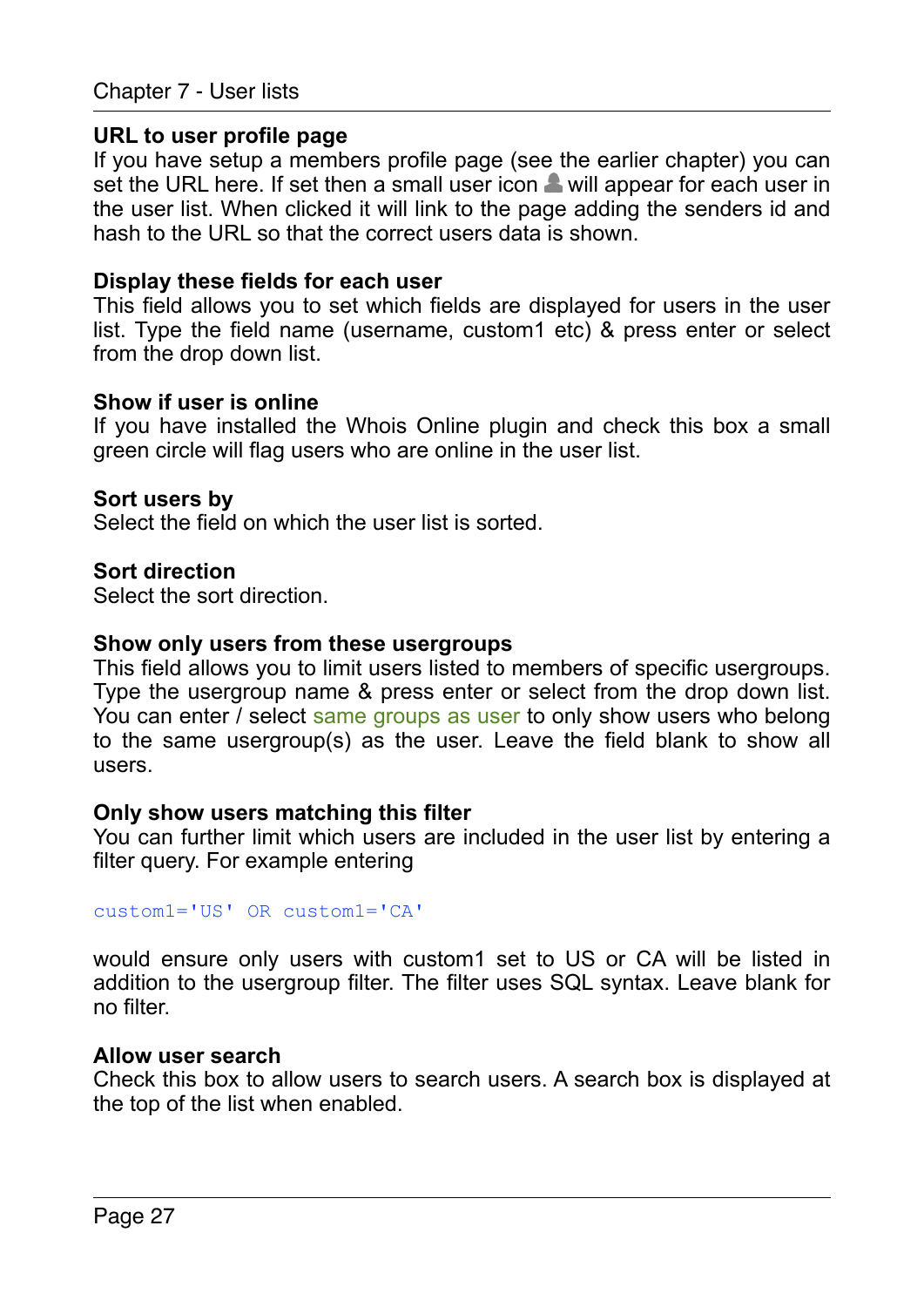#### **Search allowed in these fields**

If you enable user search then you need to also tell the plugin which fields are searchable. Type the field name (username, custom1 etc) & press enter or select from the drop down list. You can allow search in fields even if they are not actually displayed. This could be useful to allow users to search for users by email without actually revealing email addresses.

#### **Creating the snippet**

Once you have setup the user list options you can copy and paste the code displayed onto your page. Here is an example of how that looks.

Copy and paste the code below



Select code

Once generated you can modify the settings directly in the code if you wish.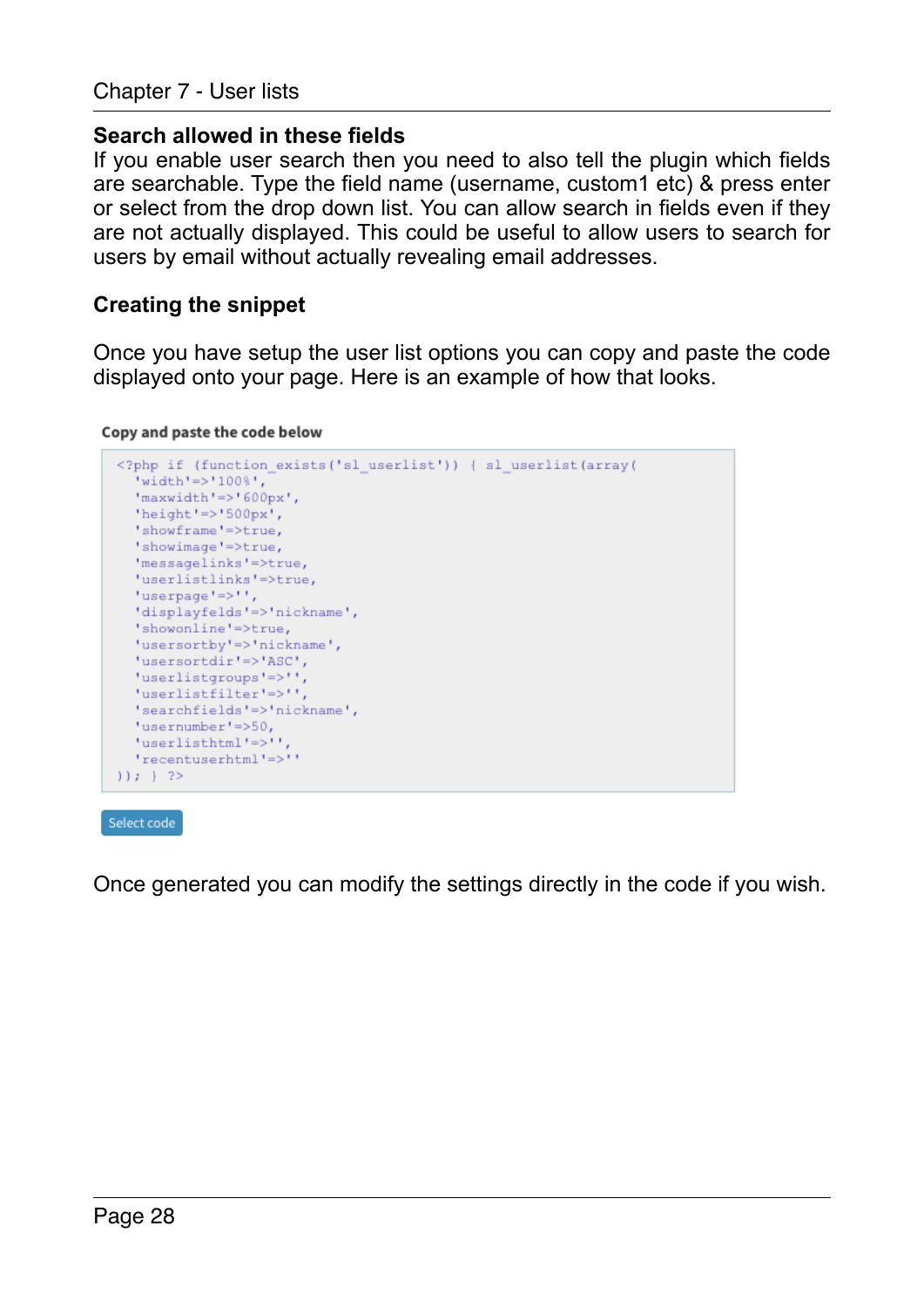# <span id="page-28-0"></span>**Chapter 8 - Control panel features**

### <span id="page-28-1"></span>**Messages**



You can access your message hub (combo message box) by clicking the chat icon at the top of the dashboard. This also shows how many unread private messages you have.

From the message hub you can see and respond to private and non private messages. Unlike users you will also see non private topical messages (with any topic) as well enabling you to check and delete any that may not be suitable.

If you click the  $\Box$  icon the message box will open in a new browser window.

Clicking the  $\blacksquare$  user icon in messages or the user list will take you to the users Messaging & Profile page where you can see all non private messages sent by that user and also set or update their profile image.

Messages are also accessible on the main plugin page by going to Plugins - Messaging & Profile. This page also provides access to the plugin settings and snippets.



# <span id="page-28-2"></span>**Users Message & Profile page**

区网关 Recent activity 矗 Send password reminder 区区米 ightharpoonup View and upload user files 区区米 OTP Token 区区米 Linklok Orders CEX Messaging & Profile

You can access a users non private messages sent and also chat with them by clicking the drop down arrow next to the user in the dashboard main table and selecting Messages & Profile.

From this page you can also manually upload a user profile image or select their Gravatar profile image.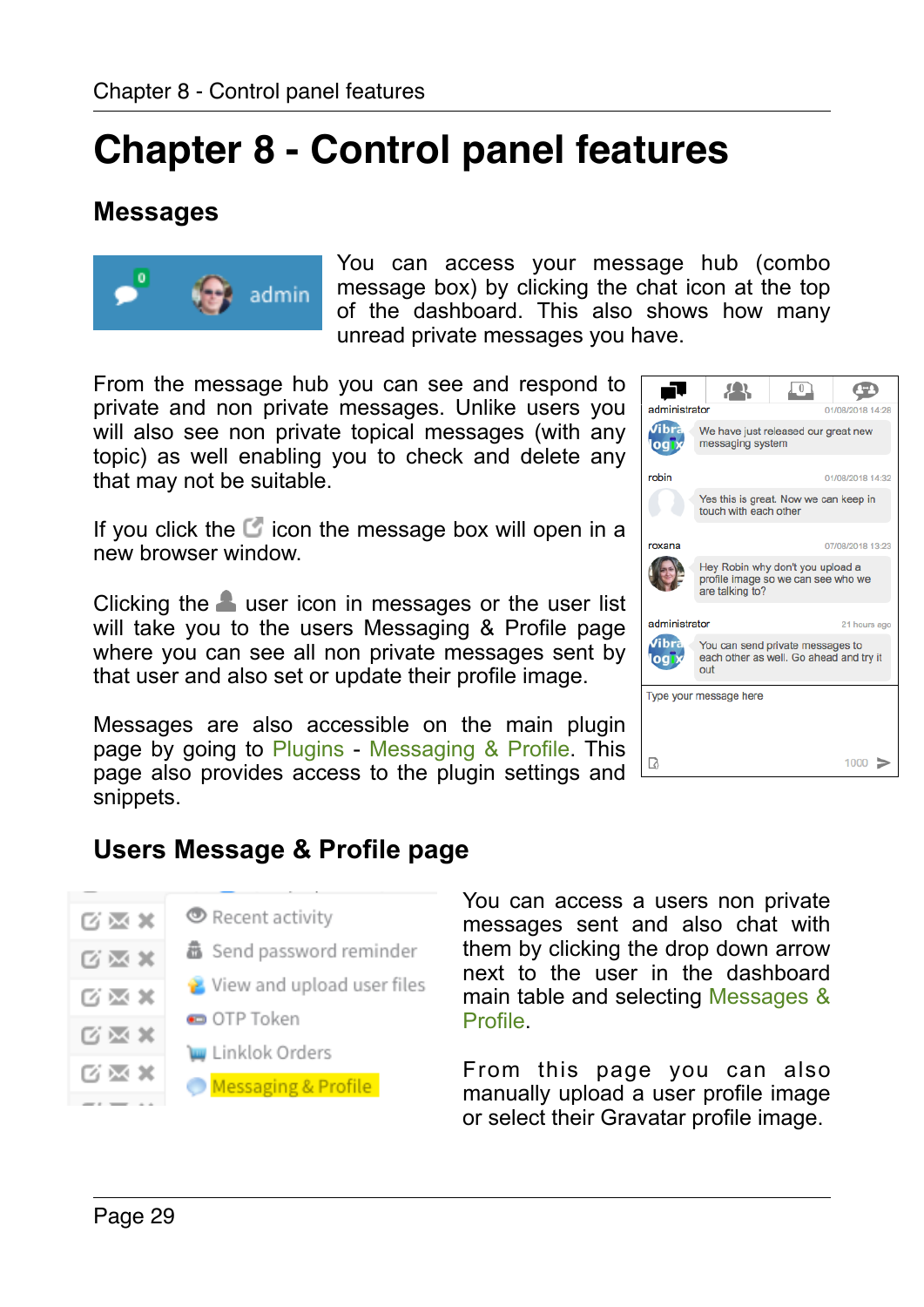#### User profile images

Click the image to change the image source used (current image is shown in bold). Click  $\Box$  or  $\bigcirc$  to view the images as squares or circles. Note: Because of caching it may take up to an hour for changes to be seen in messages.



Upload user profile image

Uploaded images are automatically adjusted to be square and the size set in the plugin settings (default is 150px). Click the circle icon to see how the image looks when displayed in the message boxes or user lists.

Note that it can take up to an hour for changes to profile images to appear in messages and user lists because of caching.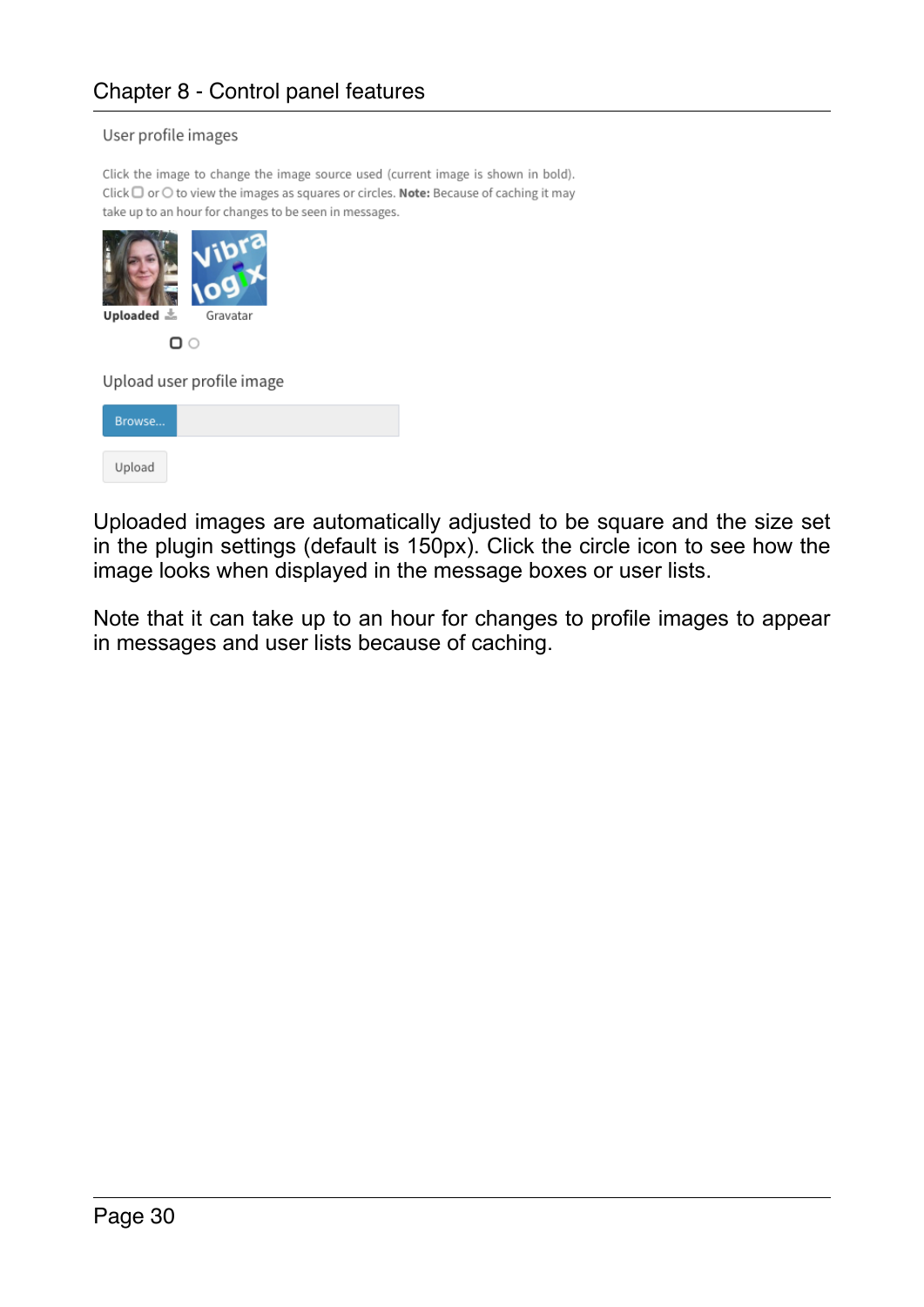# <span id="page-30-0"></span>**Chapter 9 - Other features**

## <span id="page-30-1"></span>**Displaying number of unread private messages**

On a members page you can display the number of unread private messages the user has using the following snippet

<? php sl showprivatemessagecount(); ?>

This will start an ajax handler so that the number is updated as needed.

The above snippet is available in the plugin's snippet page as well.

### <span id="page-30-2"></span>**Email notification of private messages**

If you have enabled Notify user of private message or Notify admin users of private message in the plugin settings then an email will be sent using the specified email template to the recipient to let them know they have received a private message. Inside the email template you can use the following template variables.

| !!! messagefrom!!!        | Inserts the nickname of the sender         |
|---------------------------|--------------------------------------------|
| !!! messagetext!!!        | Inserts the actual message                 |
| !!!fromprofileimageurl!!! | Inserts the URL to the senders profile     |
|                           | image                                      |
| !!!fromprofileimage!!!    | Inserts the senders profile image using    |
|                           | an <img/> tag with 100 pixel width.        |
| !!!profileimageurl!!!     | Inserts the URL to the recipients          |
| !!!profileimage!!!        | Inserts the recipients profile image using |
|                           | an <img/> tag with 100 pixel width.        |
| !!!profilequery!!!        | This will add the user id and hash to a    |
|                           | URL so that you can link to the sender     |
|                           | profile page. For example                  |

https://yoursite.com/userprofile.php**!!!profilequery!!!**

The email variables are available from the Insert Variables drop down above the email editor.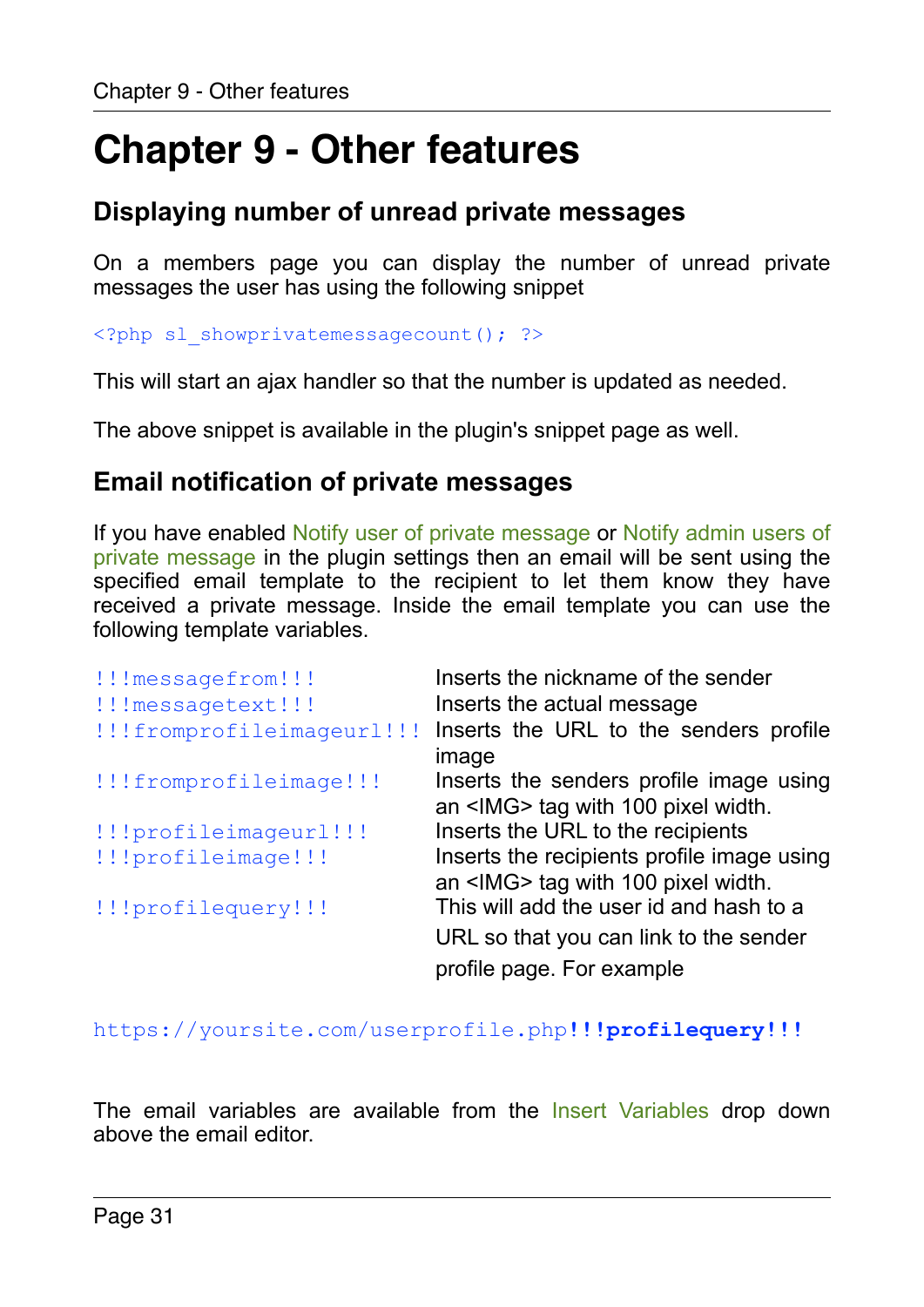# <span id="page-31-0"></span>**Translating the English text**

All of the English text that users see can be translated as needed. To do this you should first of all copy the following lines to the slconfig.php file.

```
define("MSG_BLAB_ENTERNICK", "Please enter a nickname");
define("MSG_BLAB_NICKUSED","The nickname has been used already"); 
define("MSG_BLAB_NOUSERS","No matching users found");
define("MSG_BLAB_PUBLICMSG","Public messages");
define("MSG_BLAB_USERS","Users");
define("MSG_BLAB_INBOX","Private inbox");
define("MSG_BLAB_PVTCHAT", "Private chat");
define("MSG_BLAB_RCTUSERS", "Recent chat users");
define("MSG_BLAB_SRCHUSERS","User list");
define("MSG_BLAB_ONLINE","Online"); 
define("MSG_BLAB_NOCHAT","No private chat started"); 
define("MSG_BLAB_NORCTUSERS", "No recent users");
define("MSG_BLAB_TYPEMSG", "Type your message here");
define("MSG_BLAB_TYPEMSGPVT", "Type a private message for ");
define("MSG_BLAB_USERPROF","User profile"); 
define("MSG<sup>_</sup>BLAB_NORCTUSERS","No recent users");
define("MSG_BLAB_NOMESSAGES","No messages");
define("MSG_BLAB_CMBNOPUBMESSAGES", "No messages");
define("MSG_BLAB_CMBNOPVTMESSAGES", "You have no private messages");
define("MSG_BLAB_ONEFILE", "Upload 1 file at a time");
define("MSG_BLAB_TYPENTALLOWED","This type of file is not allowed"); 
define("MSG_BLAB_TYPENTALLOWED", "File is too large");
```
You can translate the text part as needed (shown in bold here)

define("MSG\_BLAB\_ENTERNICK","**Please enter a nickname**");